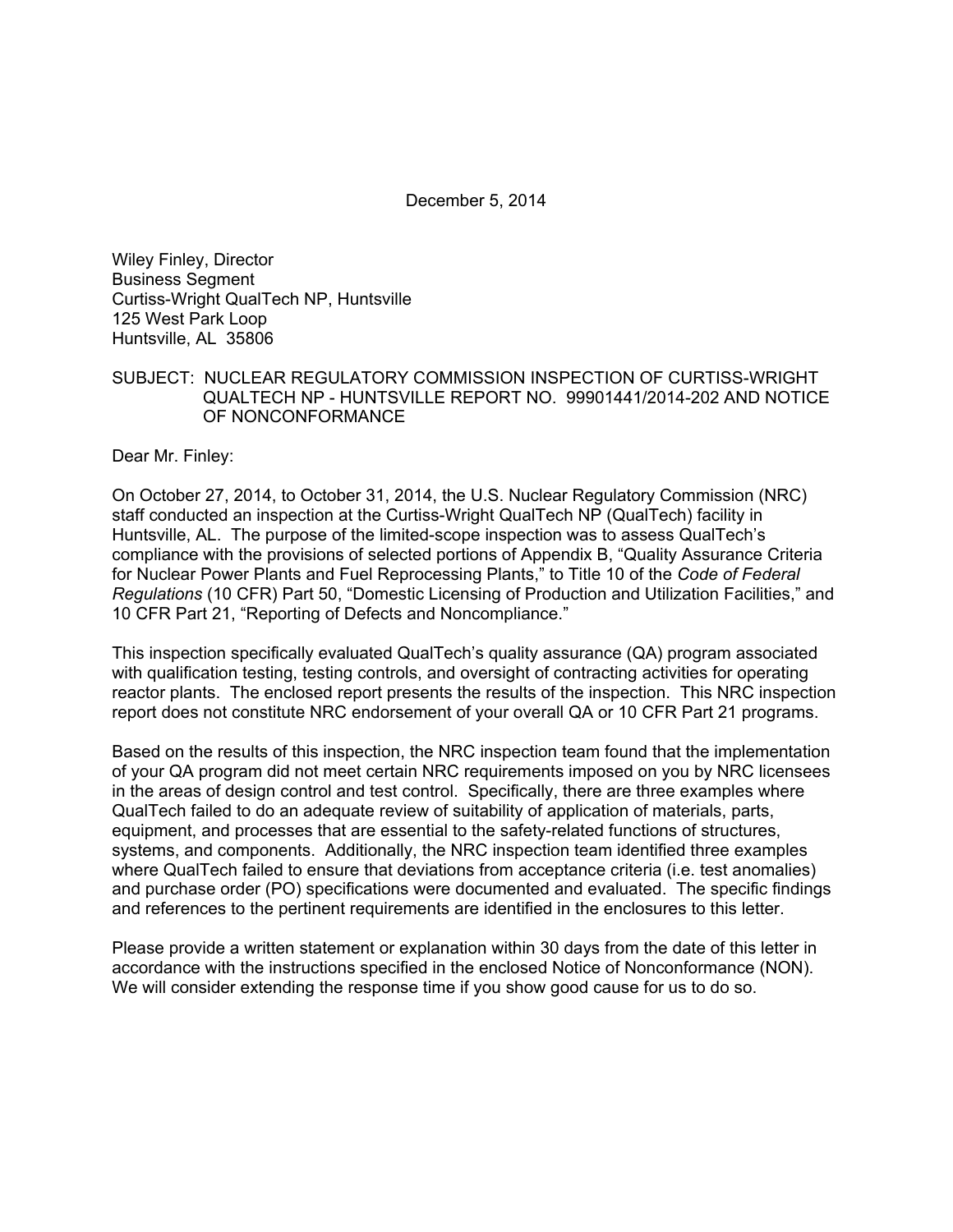#### W. Finley  $-2 -$

In accordance with 10 CFR 2.390 of the NRC's "Rules of Practice," a copy of this letter, its enclosures, and your response will be made available electronically for public inspection in the NRC's Public Document Room or through the NRC's document system, Agencywide Documents Access and Management System (ADAMS), accessible from the NRC Web site at http://www.nrc.gov/reading-rm/adams.html. To the extent possible, your response should not include any personal privacy, proprietary, or Safeguards Information so that it can be made available to the public without redaction. If personal privacy or proprietary information is necessary to provide an acceptable response, then please provide a bracketed copy of your response that identifies the information that should be protected and a redacted copy of your response that deletes such information. If you request that such material is withheld from public disclosure, you must specifically identify the portions of your response that you seek to have withheld and provide in detail the bases for your claim (e.g., explain why the disclosure of information will create an unwarranted invasion of personal privacy or provide the information required by 10 CFR 2.390(b) to support a request for withholding confidential commercial or financial information). If Safeguards Information is necessary to provide an acceptable response, please provide the level of protection described in 10 CFR 73.21.

Sincerely,

#### */RA/*

Richard A. Rasmussen, Chief Electrical Vendor Inspection Branch Division of Construction Inspection and Operational Programs Office of New Reactors

Docket No.: 99901441

Enclosures:

- 1. Notice of Nonconformance
- 2. Inspection Report 99901441/2014-202 and Attachment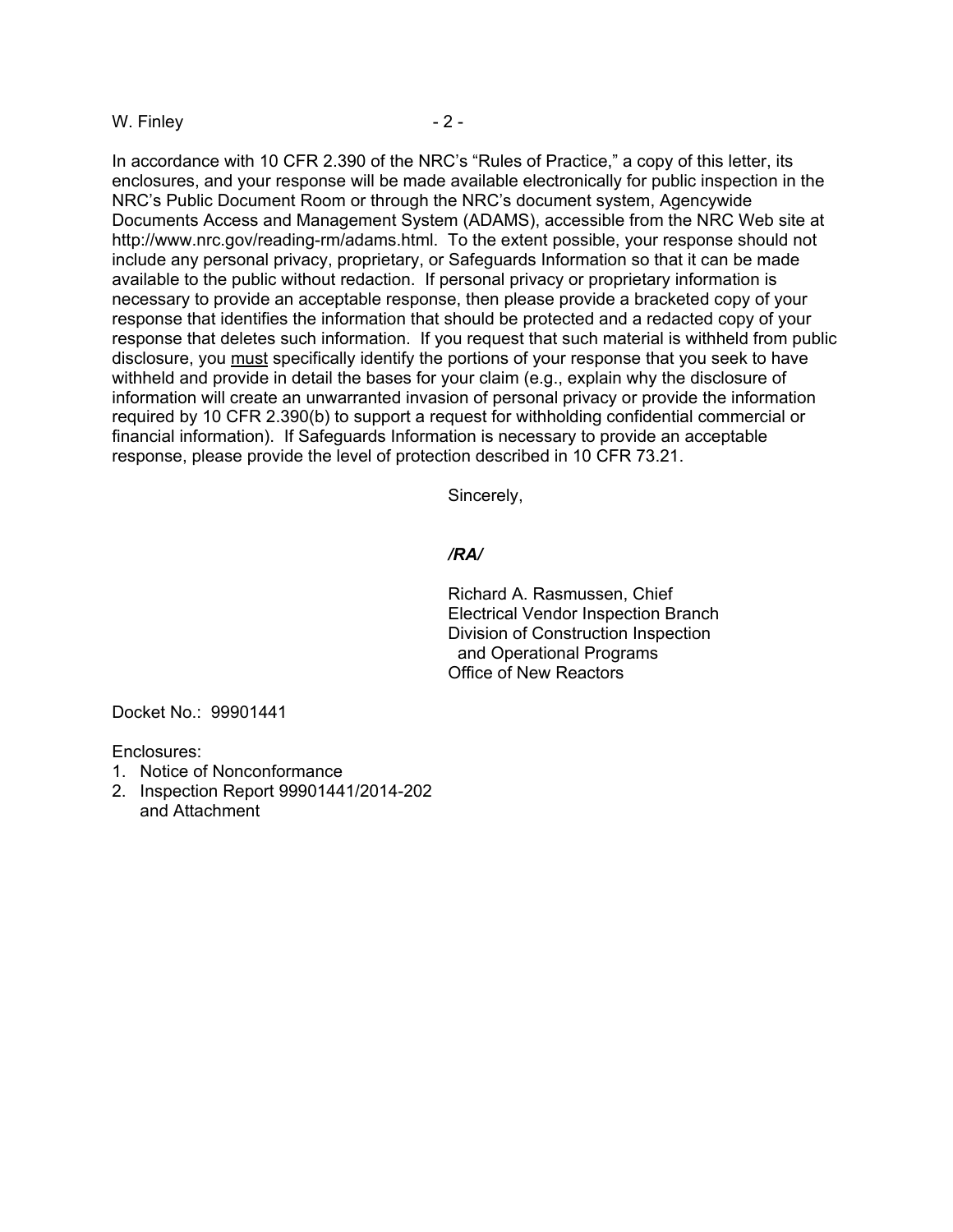In accordance with 10 CFR 2.390 of the NRC's "Rules of Practice," a copy of this letter, its enclosures, and your response will be made available electronically for public inspection in the NRC's Public Document Room or through the NRC's document system, Agencywide Documents Access and Management System (ADAMS), accessible from the NRC Web site at http://www.nrc.gov/reading-rm/adams.html. To the extent possible, your response should not include any personal privacy, proprietary, or Safeguards Information so that it can be made available to the public without redaction. If personal privacy or proprietary information is necessary to provide an acceptable response, then please provide a bracketed copy of your response that identifies the information that should be protected and a redacted copy of your response that deletes such information. If you request that such material is withheld from public disclosure, you must specifically identify the portions of your response that you seek to have withheld and provide in detail the bases for your claim (e.g., explain why the disclosure of information will create an unwarranted invasion of personal privacy or provide the information required by 10 CFR 2.390(b) to support a request for withholding confidential commercial or financial information). If Safeguards Information is necessary to provide an acceptable response, please provide the level of protection described in 10 CFR 73.21.

Sincerely,

## */RA/*

Richard A. Rasmussen, Chief Electrical Vendor Inspection Branch Division of Construction Inspection and Operational Programs Office of New Reactors

Docket No.: 99901441

Enclosures:

- 1. Notice of Nonconformance
- 2. Inspection Report 99901441/2014-202 and Attachment

#### DISTRIBUTION:

ASakadales ERoach KKavanagh **CSanders** FLyon JRankin wfinley@curtisswright.com

| ADAMS ACCESSION No.: ML14323A331 |                          | *Concurred via email     |                 | <b>NRO-002</b>           |                              |
|----------------------------------|--------------------------|--------------------------|-----------------|--------------------------|------------------------------|
| <b>OFC</b>                       | NRO/DCIP/<br><b>EVIB</b> | NRO/DCIP/<br><b>EVIB</b> | NRO/DCIP/EVIB   | NRO/DCIP:ES              | NRR/DE/EEEB                  |
| <b>NAME</b>                      | EHuang                   | <b>SSmith</b>            | ARamirez*       | TFrye*                   | <b>TMartinez-</b><br>Navedo* |
| <b>DATE</b>                      | 11/19/2014               | 12/03/2014               | 11/19/2014      | 12/04/2014               | 12/03/2014                   |
| <b>OFC</b>                       | <b>RII</b>               | KINS/I&CD                | <b>KINS/QAD</b> | NRO/DCIP/<br><b>EVIB</b> |                              |
| <b>NAME</b>                      | GCrespo*                 | JLee*                    | HChang*         | RRasmussen               |                              |
| <b>DATE</b>                      | 11/19/2014               | 12/03/2014               | 12/03/2014      | 12/05/2014               |                              |

# **OFFICIAL RECORD COPY**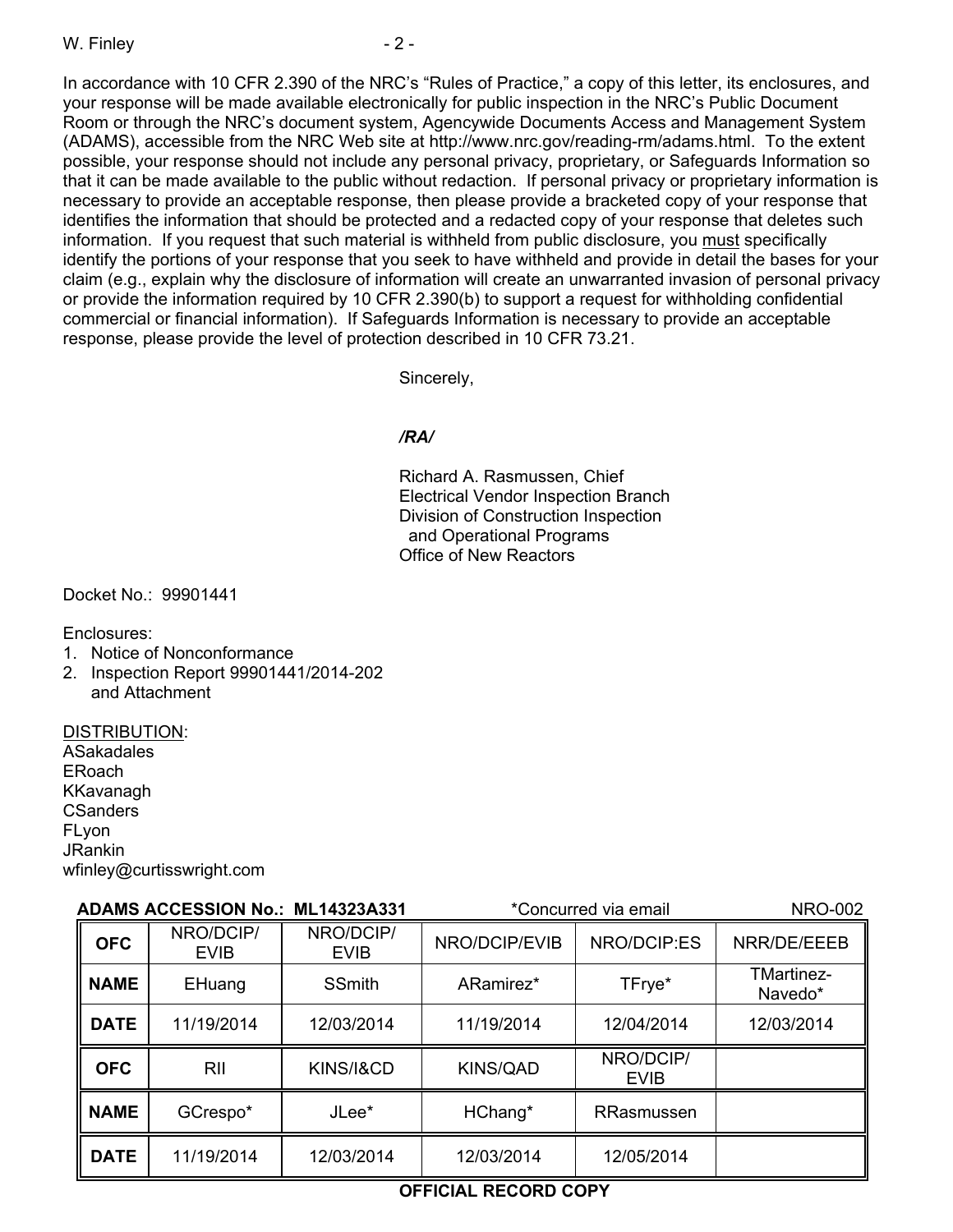#### **NOTICE OF NONCONFORMANCE**

Curtiss-Wright QualTech NP Docket No.: 99901441 Huntsville, AL 35806 Inspection Report No.: 99901441/2014-202

Based on the results of an NRC inspection conducted at the Curtiss-Wright QualTech NP (QualTech) facility in Huntsville, AL, on October 27–31, 2014, certain activities were not conducted in accordance with NRC requirements which were contractually imposed on QualTech by NRC licensees:

A. Criterion III, "Design Control," of Appendix B to 10 CFR Part 50 states, in part, that, "Measures shall also be established for the selection and review for suitability of application of materials, parts, equipment, and processes that are essential to the safety-related functions of the structures, systems and components."

Contrary to the above, the NRC inspection team identified three examples where there was an inadequate review for suitability of application of materials, parts, equipment, and processes that are essential to the safety-related functions of structures, systems, or components (SSCs).

- $\circ$  QualTech failed to adequately identify and review critical characteristics for the dedication of a pinch valve liner in commercial dedication report EGS-HC-1535- 01. Specifically, QualTech did not evaluate critical characteristics such as porosity, surface finish, and structural integrity which would affect the ability of the pinch valve liner to perform its intended safety function.
- $\circ$  QualTech failed to ensure that material requirements listed in purchase order (PO) 4700664988 for two safety relief valves were met. Specifically, QualTech failed to verify that the: body and bonnet material was bronze; disc and spring material was stainless steel; nozzle material was bronze; and seal and O-ring material was Teflon as required by the PO.
- o QualTech failed to ensure that item specifications required in customer POs were met. Specifically, QualTech failed to ensure that item specifications, such as original equipment manufacturers, were met in accordance with PSEG POs 00643044 and 4500746367 to maintain equipment qualification. In addition, the NRC inspectors noted that for a transistor in PO 4500746367, the PO required Microsemi as the OEM, the test report identified Westinghouse as the OEM, and the pictures taken by QualTech at receipt inspection showed what appeared to be Solid State Inc. as the OEM.

This issue has been identified as Nonconformance 99901441/2014-202-01.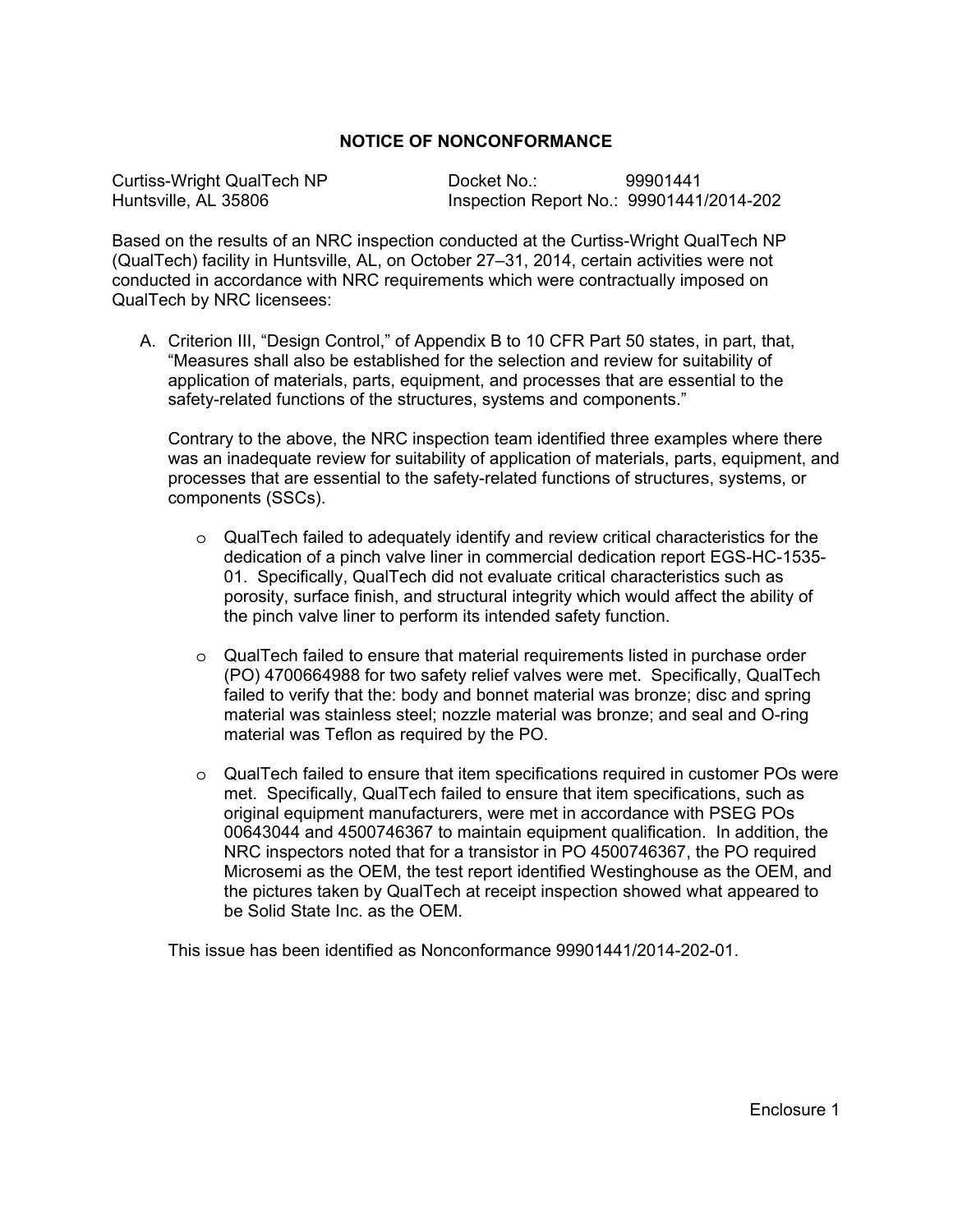B. Criterion XI, "Test Control," of Appendix B to 10 CFR Part 50 states in part that, "A test program shall be established to assure that all testing required to demonstrate that structures, systems, and components will perform satisfactorily in service is identified and performed in accordance with written test procedures which incorporate the requirements and acceptance limits contained in applicable design documents. Test results shall be documented and evaluated to assure that test requirements have been satisfied."

Contrary to the above, the NRC inspection team identified three examples where test requirements were not satisfied and there was no documentation of evaluations for these test deviations.

- o QualTech failed to document and evaluate a change in test configuration that affixed a power supply, VGA extender, and USB extender to the shaker table rather than the rear of the mounting plate as required for PO 19-25392.
- o QualTech failed to document and evaluate pressure drops during a design basis event (DBE) / high energy line break (HELB) test that went below the test requirements specified in EGS-TR-HC521.
- o QualTech failed to document and evaluate test requirements for PO 00151667 for pinch valves. Specifically, there was a PO requirement to pressurize the shell to test pressure 225 pounds per square inch (psi) during the seismic test, but the test procedure only pressurized to 80 psi. Additionally, during the hydrostatic and seat leakage tests, QualTech did not provide ranges to account for instrument uncertainty and did not record the actual gage readings during the test. Also, QualTech did not document the air pressure applied to the valves during the seat leakage test. Finally, there was no documentation of the actual test configuration used to perform the hydrostatic and leak tightness tests.

This issue has been identified as Nonconformance 99901441/2014-202-02.

Please provide a written statement or explanation to the U.S. Nuclear Regulatory Commission, ATTN: Document Control Desk, Washington, DC 20555-0001, with a copy to the Chief, Construction Electrical Vendor Inspection Branch, Division of Construction Inspection and Operational Programs, Office of New Reactors, within 30 days of the date of the letter transmitting this NON. This reply should be clearly marked as a "Reply to a Notice of Nonconformance" and should include for each noncompliance: (1) the reason for the noncompliance, or if contested, the basis for disputing the noncompliance; (2) the corrective steps that have been taken and the results achieved; (3) the corrective steps that will be taken to avoid noncompliances; and (4) the date when your corrective action will be completed. Where good cause is shown, consideration will be given to extending the response time.

Because your response will be made available electronically for public inspection in the NRC Public Document Room or through NRC's ADAMS, accessible from the NRC Web site at http://www.nrc.gov/reading-rm/adams.html, to the extent possible, it should not include any personal privacy, proprietary, or safeguards Information so that it can be made available to the public without redaction. If personal privacy or proprietary information is necessary to provide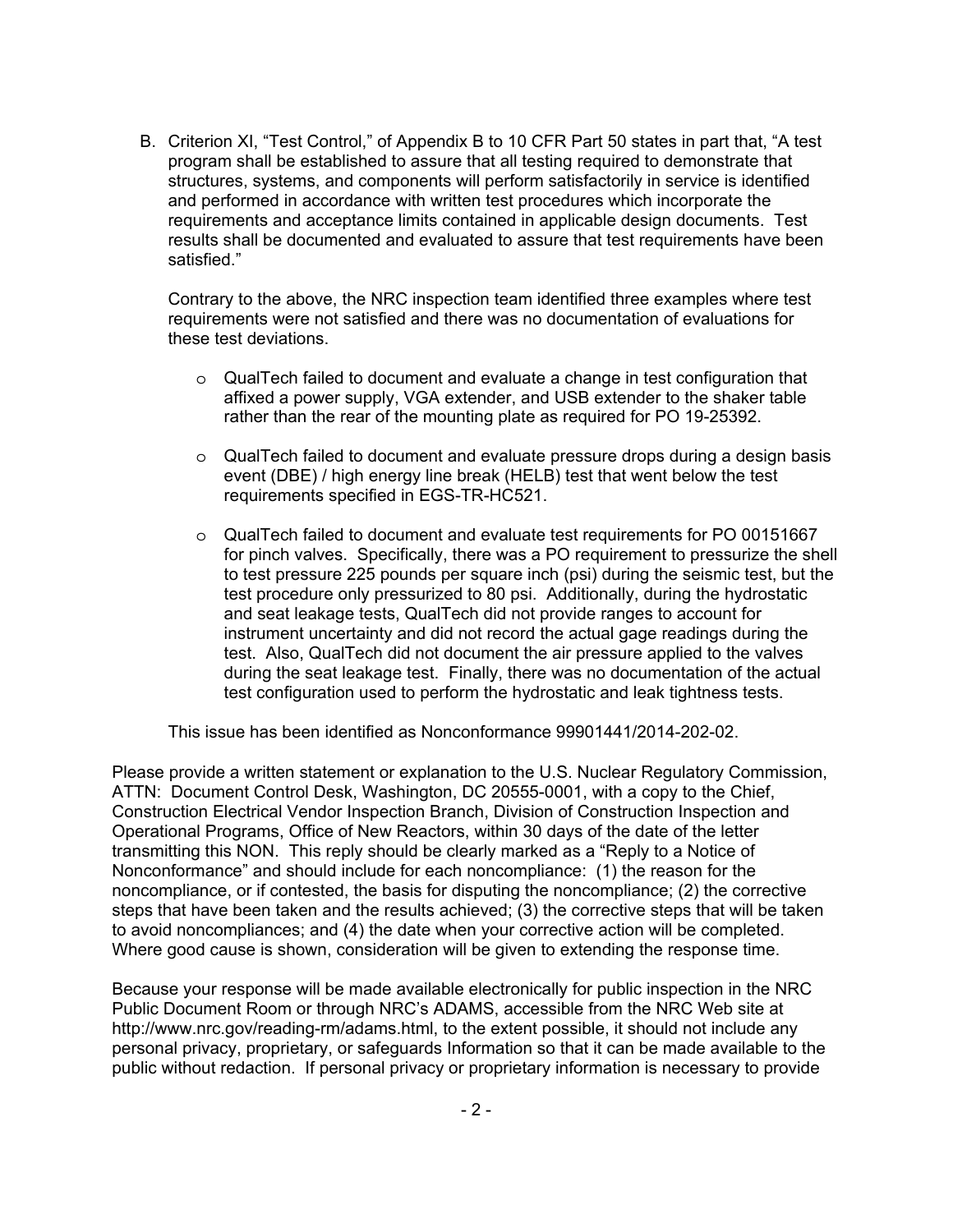an acceptable response, then please provide a bracketed copy of your response that identifies the information that should be protected and a redacted copy of your response that deletes such information. If you request withholding of such material, you must specifically identify the portions of your response that you seek to have withheld and provide in detail the bases for your claim of withholding (e.g., explain why the disclosure of information will create an unwarranted invasion of personal privacy or provide the information required by 10 CFR 2.390(b) to support a request for withholding confidential commercial or financial information). If safeguards information is necessary to provide an acceptable response, please provide the level of protection described in 10 CFR 73.21.

Dated this the 5th day of December 2014.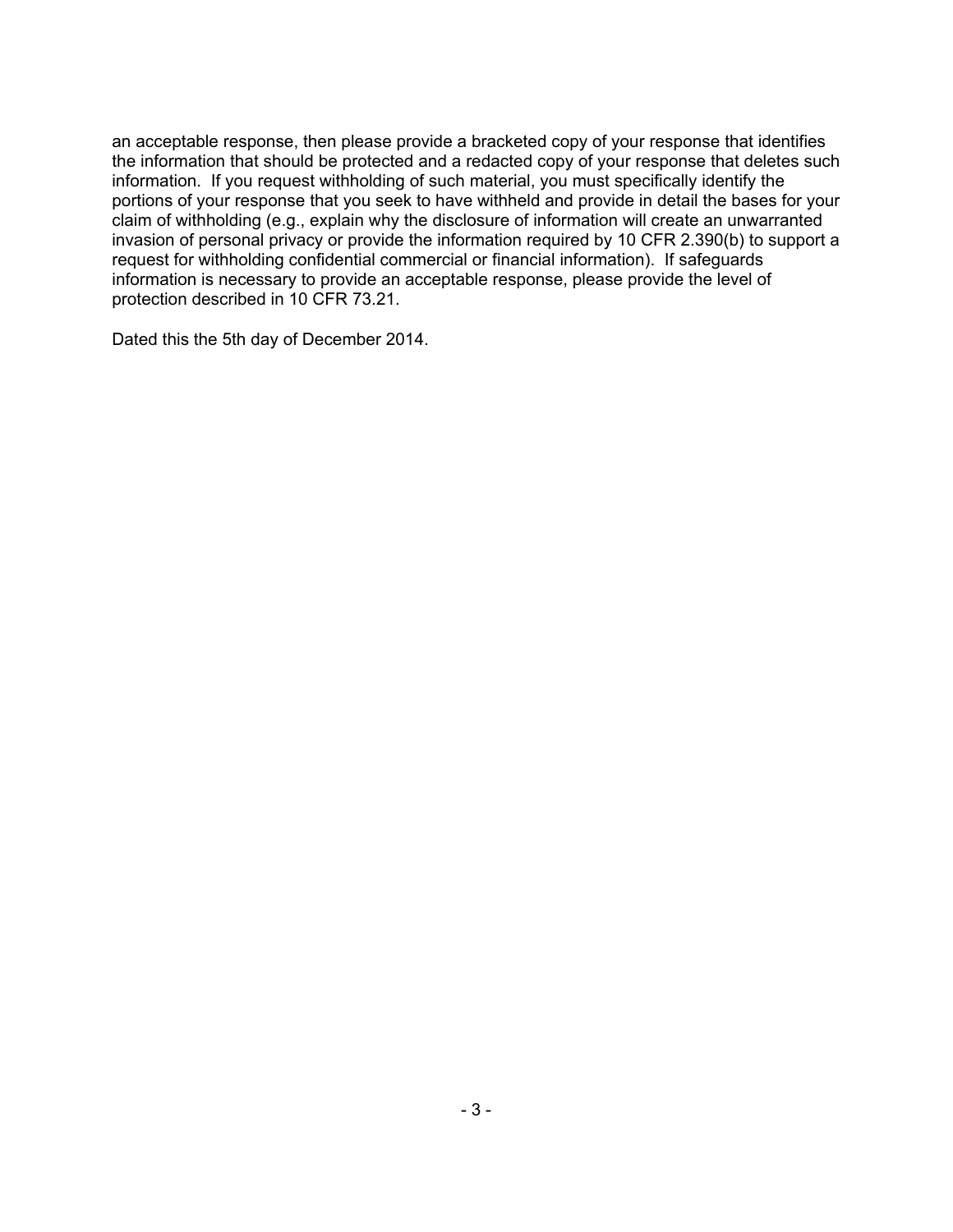#### **U.S. NUCLEAR REGULATORY COMMISSION OFFICE OF NEW REACTORS DIVISION OF CONSTRUCTION INSPECTION AND OPERATIONAL PROGRAMS VENDOR INSPECTION REPORT**

| Docket No.:                       | 99901441                                                                                                                                                                                                                                                                                          |
|-----------------------------------|---------------------------------------------------------------------------------------------------------------------------------------------------------------------------------------------------------------------------------------------------------------------------------------------------|
| Report No.:                       | 99901441/2014-202                                                                                                                                                                                                                                                                                 |
| Vendor:                           | <b>Curtiss-Wright QualTech NP</b><br>125 West Park Loop<br>Huntsville, AL 35806                                                                                                                                                                                                                   |
| <b>Vendor Contact:</b>            | Mr. Wiley Finley, Director, Business Segment<br>wfinley@curtisswright.com                                                                                                                                                                                                                         |
| <b>Nuclear Industry Activity:</b> | Curtiss-Wright QualTech NP, located at 125 West Park Loop,<br>Huntsville, AL, provides testing services, equipment qualification,<br>electrical connectors, penetration assemblies, motor control<br>centers, electrical panels, and commercial grade dedication to<br>U.S. nuclear power plants. |
| <b>Inspection Dates:</b>          | October 27-31, 2014                                                                                                                                                                                                                                                                               |
| Inspection Team Leader:           | Eugene Huang, NRO/DCIP/EVIB                                                                                                                                                                                                                                                                       |
| NRC inspection team:              | Stacy Smith, NRO/DCIP/EVIB<br>Annie Ramirez, NRO/DCIP/EVIB<br>Tania Martinez-Navedo, NRR/DE/EEEB<br>Guillermo Crespo, RII<br>Jea-Do Lee, KINS<br>Hyun-Sop Chang, KINS                                                                                                                             |
| Approved by:                      | Richard A. Rasmussen, Chief<br><b>Electrical Vendor Inspection Branch</b><br>Division of Construction Inspection and Operational Programs<br><b>Office of New Reactors</b>                                                                                                                        |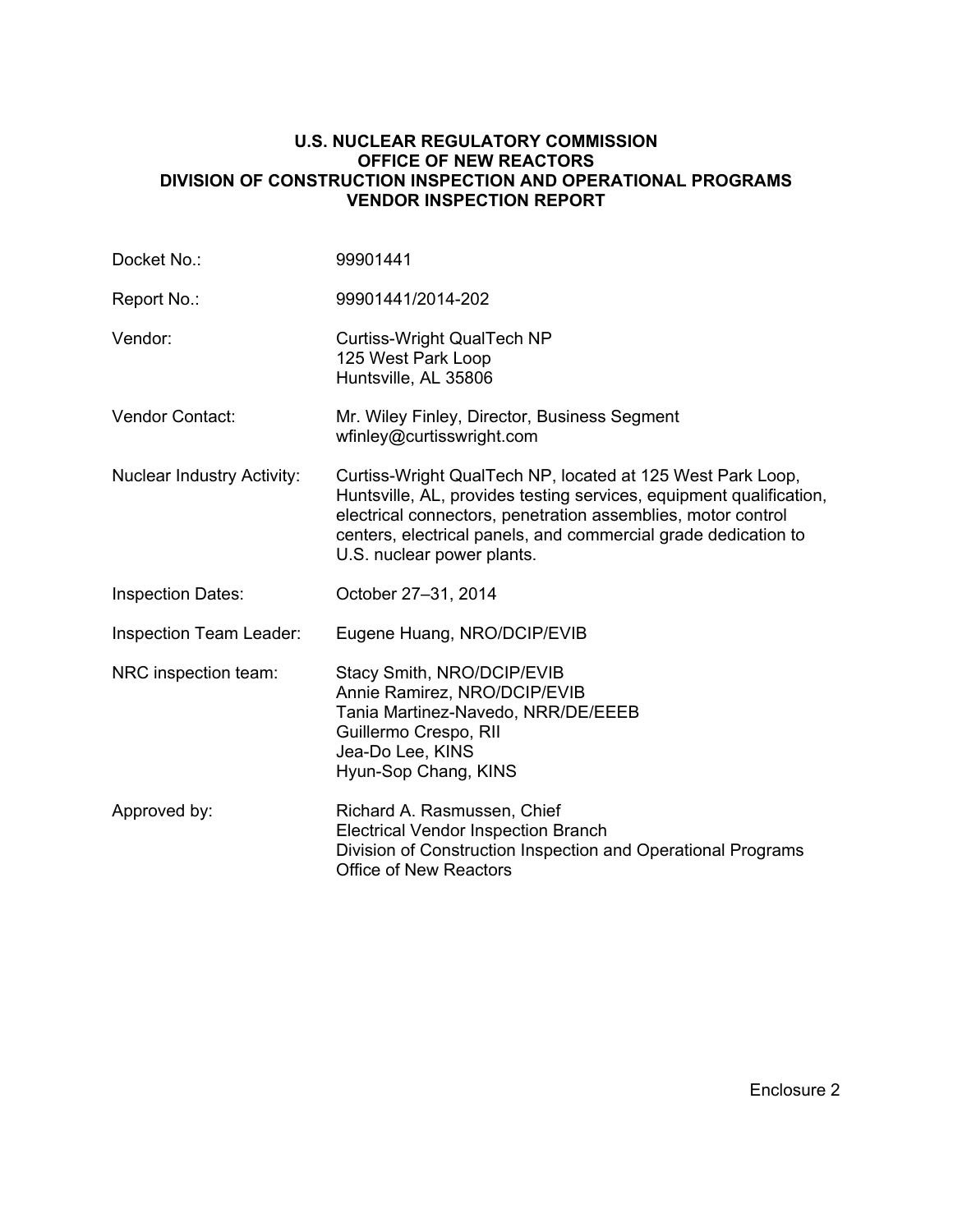# EXECUTIVE SUMMARY

#### Curtiss-Wright QualTech NP - Huntsville 99901441/2014-202

The NRC conducted this vendor inspection to verify that Curtiss-Wright QualTech NP (hereafter referred to as QualTech), implemented an adequate QA program that complies with the requirements of Appendix B, "Quality Assurance Criteria for Nuclear Power Plants and Fuel Reprocessing Plants," to 10 CFR Part 50, "Domestic Licensing of Production and Utilization Facilities," and 10 CFR Part 21, "Reporting of Defects and Noncompliance." This inspection specifically evaluated QualTech's implementation of equipment qualification (EQ), test control, and oversight of contracted activities programs. The NRC conducted this inspection at QualTech's facility in Huntsville, AL.

The following regulations served as the bases for this NRC inspection:

- Appendix B to 10 CFR Part 50
- 10 CFR Part 21

The NRC inspection team used Inspection Procedure (IP) 43003, "Reactive Inspections of Nuclear Vendors," dated October 3, 2013, IP 43002, "Routine Inspections of Nuclear Vendors," dated July 15, 2013, IP 43004, "Inspection of Commercial-Grade Dedication Programs," dated April 25, 2011, and IP 36100, "Inspection of 10 CFR Part 21 and Programs for Reporting Defects and Noncompliance," dated February 13, 2012.

The information below summarizes the results of this inspection.

#### Equipment Qualification

The NRC inspection team determined that QualTech did not adequately implement the requirements of Criterion III, "Design Control," of Appendix B to 10 CFR Part 50. The NRC inspection team issued Nonconformance 99901441/2014-202-01 for QualTech's failure to do an adequate review of suitability of application of materials, parts, equipment, and processes that are essential to the safety-related functions of structures, systems, and components (SSCs) in three examples: (1) QualTech failed to adequately identify and review critical characteristics for the dedication of a pinch valve liner; (2) QualTech failed to identify and review material requirements for the dedication of two safety relief valves; and (3) QualTech failed to ensure that item specifications, such as original equipment manufacturers, were met to maintain EQ.

#### Oversight of Contracted Activities

The NRC inspection team determined that the implementation of QualTech's programs for governing the oversight of contract activities were consistent with the requirements of Criterion IV, "Procurement Document Control," and Criterion VII, "Control of Purchased Material, Equipment, and Services," of Appendix B to 10 CFR Part 50. No findings of significance were identified.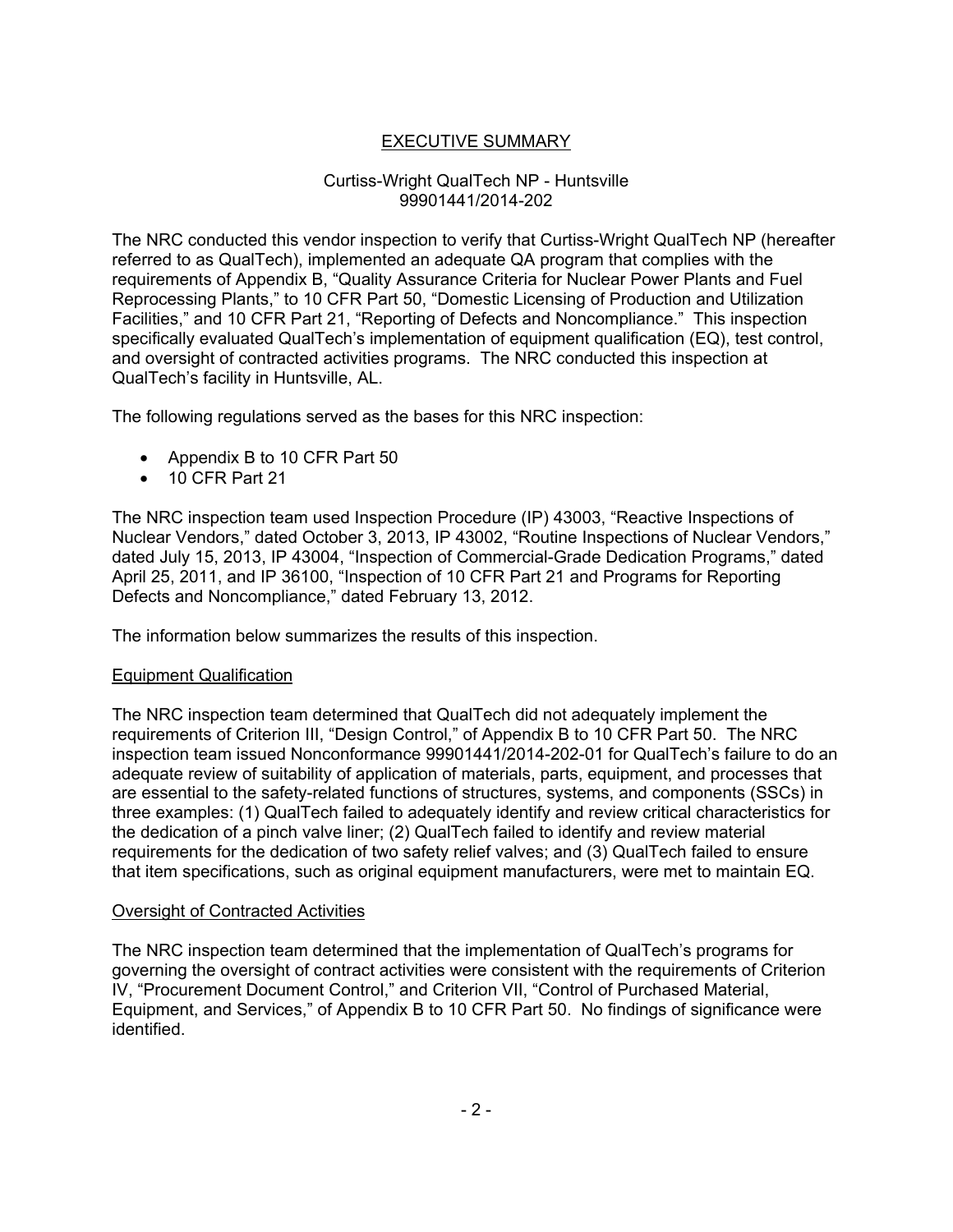## Test Control

The NRC inspection team determined that QualTech did not adequately implement the requirements of Criterion XI, "Test Control," of Appendix B to 10 CFR Part 50. The NRC inspection team issued Nonconformance 99901441/2014-202-02 for QualTech's failure to ensure that deviations from acceptance criteria (i.e. test anomalies) and PO specifications were documented and evaluated in three examples: (1) QualTech failed to document and evaluate the change in test configuration for PO 19-25392; (2) QualTech failed to document and evaluate pressure drops during a DBE/HELB test that went below the test requirements in EGS-TR-HC521; and (3) QualTech failed to document and evaluate a number of test requirements for pinch valves in PO 00151667.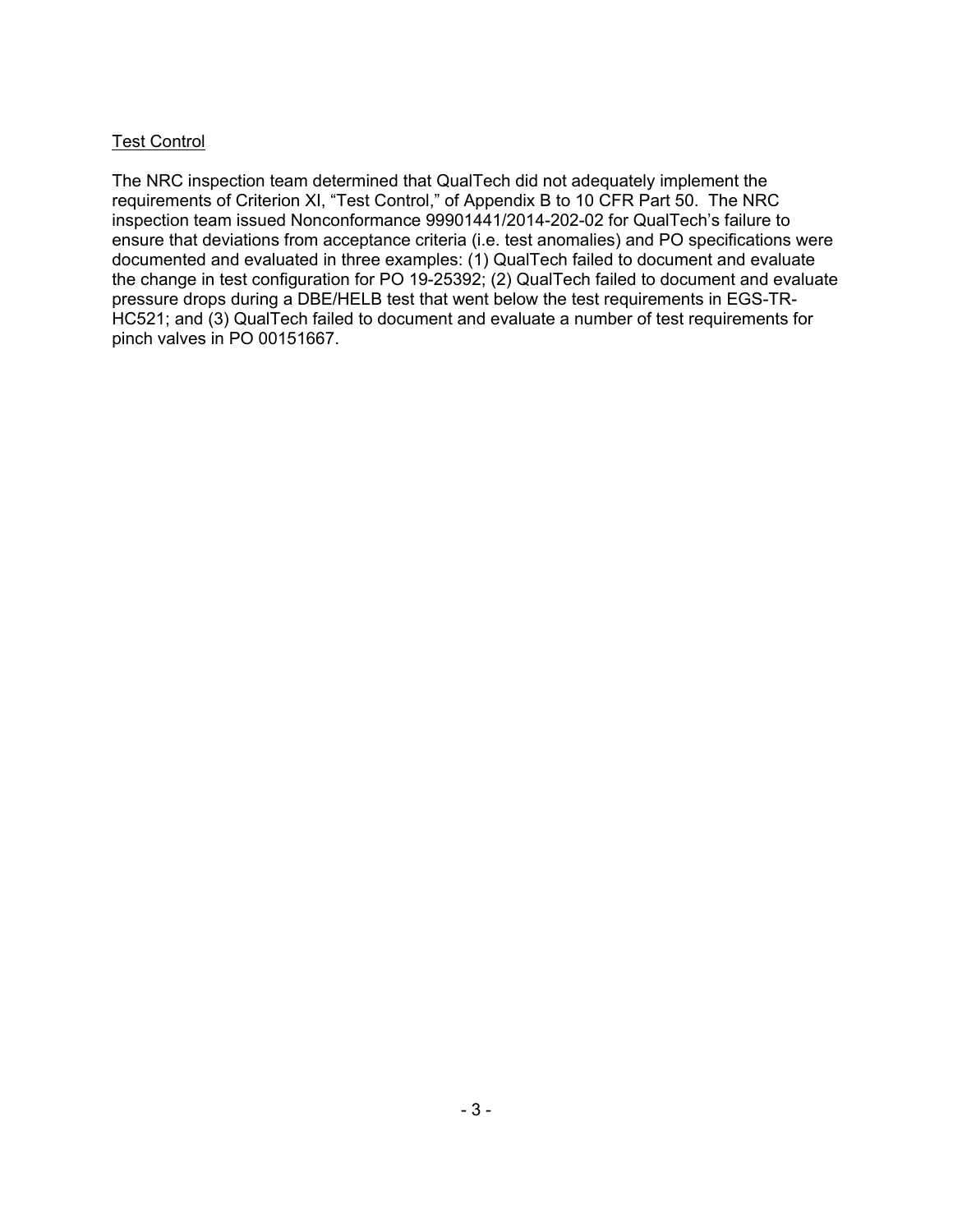# **REPORT DETAILS**

## **1. Equipment Qualification (EQ)**

#### a. Inspection Scope

The NRC inspection team examined the implementation of EQ activities for components and assemblies for the operating fleet. Qualification test procedures, instructions, and records were compared to the requirements of customer specifications and specified industry standards.

EQs and dedications for the following items were reviewed by the NRC inspection team:

- Qualification of  $\frac{1}{2}$  inch Quick Disconnect Electrical Connector Assembly in relation to Dominion (Millstone Power Station) PO 4500157497 dated July 31, 2014,
- Qualification of Square D 600VAC Circuit Breaker in relation to Dominion (Kewaunee) PO 45938122, dated July 12, 2012,
- Qualification of DBE/HELB KXL-804 Irradiation Cross-Linked Polyethylene XLPE Insulated Wire/Cable in relation to Rockbestos PO 133896, dated May 14, 2008,
- Qualification of Nova Inverter Supplemental Testing for Part Number NGL1K60-120-8461 in relation to Detroit Edison PO HC2214, Change Order 1, dated May 14, 2008,
- Dedication and Qualification Test Procedures for Technipower Power Supplies Model Nos. PM23.3-6.0 & PM23.3-0.750A in relation to Vermont Yankee PO VY013285 (along with Change Orders 1, 2, and 3) and VY013291 (along with Change Order 1),
- Generic Dedication/Seismic Procedures for Crydom and Allen Bradley Relays in relation to Scientech PO 12-0216, dated September 18, 2012,
- Qualification of Delta Pinch Valve in relation to Omaha Public Power District (OPPD) PO 00185855, dated February 22, 2013,
- Qualification of Prefabricated Cable Assemblies (SWN 1&2) in relation to KHNP Purchase Contract B06-E248-000, dated August 31, 2007,
- Qualification of Temperature Sensors (SKN 3&4) in relation to Ultra Electronics PO 102795, dated January 5, 2013,
- Dedication and Seismic Test of Linear Electric Actuators (SKN 3&4) in relation to Target Rock PO 36564, dated December 1, 2011,
- Dedication for Zener Diodes in relation to PSEG PO 00643044, dated August 11, 2011,
- Dedication for Transistors in relation to PSEG PO 4500746367, dated April 3, 2013, and
- Dedication for Safety Relief Valves in relation to DTE Energy Fermi PO 4700664988, dated July 3, 2013.

The attachment to this inspection report lists the individuals interviewed and documents reviewed by the NRC inspection team.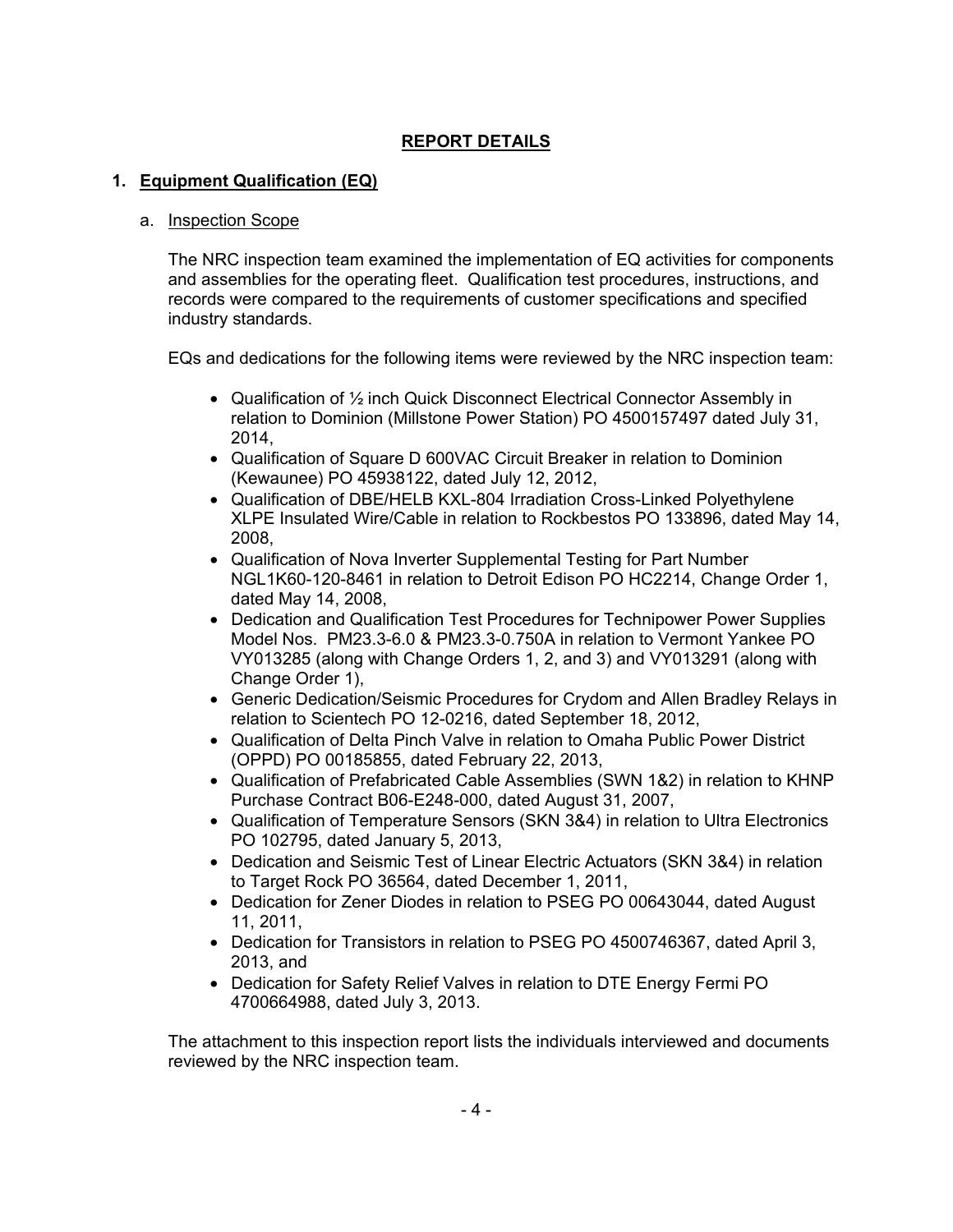## b. Observations and Findings

## b.1 Pinch Valves

The NRC inspection team reviewed Fort Calhoun PO 00185855 for commercially dedicated replacement liners for 3 inch Glaigher Pinch Valves. The NRC inspection assessed the dedication activity QualTech used to verify the manufacturer, part number, markings, material type, and that the configuration would fit into a 3 inch Glaigher Pinch Valve body. However, QualTech did not consider or address the safety functions of pressure boundary integrity and ability to seal and stop flow. The NRC inspection team considered that the dedication process should have, at a minimum, included an evaluation of porosity, structural integrity and surface finish since those would affect the ability of the pinch valve liner to perform its intended safety function. QualTech's commercial-grade dedication (CGD) report number, EGS-TR-HC1535-01, Test Report for 3-inch Delta Pinch Valve Rubber Liner, dated April 12, 2013, did not address two of the safety functions of the pinch valve liner. Specifically, the functions of pressure boundary integrity and ability to seal were not identified or assessed in the report.

This issue has been identified as an example of Nonconformance 99901441/2014-202-  $01<sub>1</sub>$ 

#### b.2 Safety Relief Valves

The NRC inspection team identified that QualTech failed to ensure that two safety relief valves for DTE Energy Fermi, obtained through commercial vendor Kunkle Valve, met specific requirements specified in QualTech PO 4700664988. The valves were procured as commercial grade items and dedicated thru QualTech's CGD program. The safety relief valves were specified as to provide pressure boundary integrity and set to trigger at 40 pounds per square inch (psi). The dedication plan provided critical characteristics and acceptance criteria for the relief valves to perform under the safety related functions as designed, including specific materials of construction for the seat of the valve. The dedication plan, EGS-TR-HC1972, verified the seat material to be Viton, however the plan failed to identify and verify other construction materials such as the: seal to be Viton; O-ring to be Teflon; bonnet to be bronze; and spring and disc to be stainless steel, as specified on the PO. Specifically, QualTech failed to verify all of the materials conformed to the requirements listed in the PO.

This issue has been identified as an example of Nonconformance 99901441/2014-202- 01.

#### b.3 Zener Diodes and Transistors

The team reviewed PO 00643044, dated August 17, 2011 from PSEG, for zener diodes and PO 4500746367, dated April 3, 2013, from PSEG, for transistors. The NRC inspection team identified that QualTech failed to ensure that item specifications required to maintain EQ were met in accordance with the PSEG POs. Specifically, the PSEG POs required specific original equipment manufacturers for a zener diode and a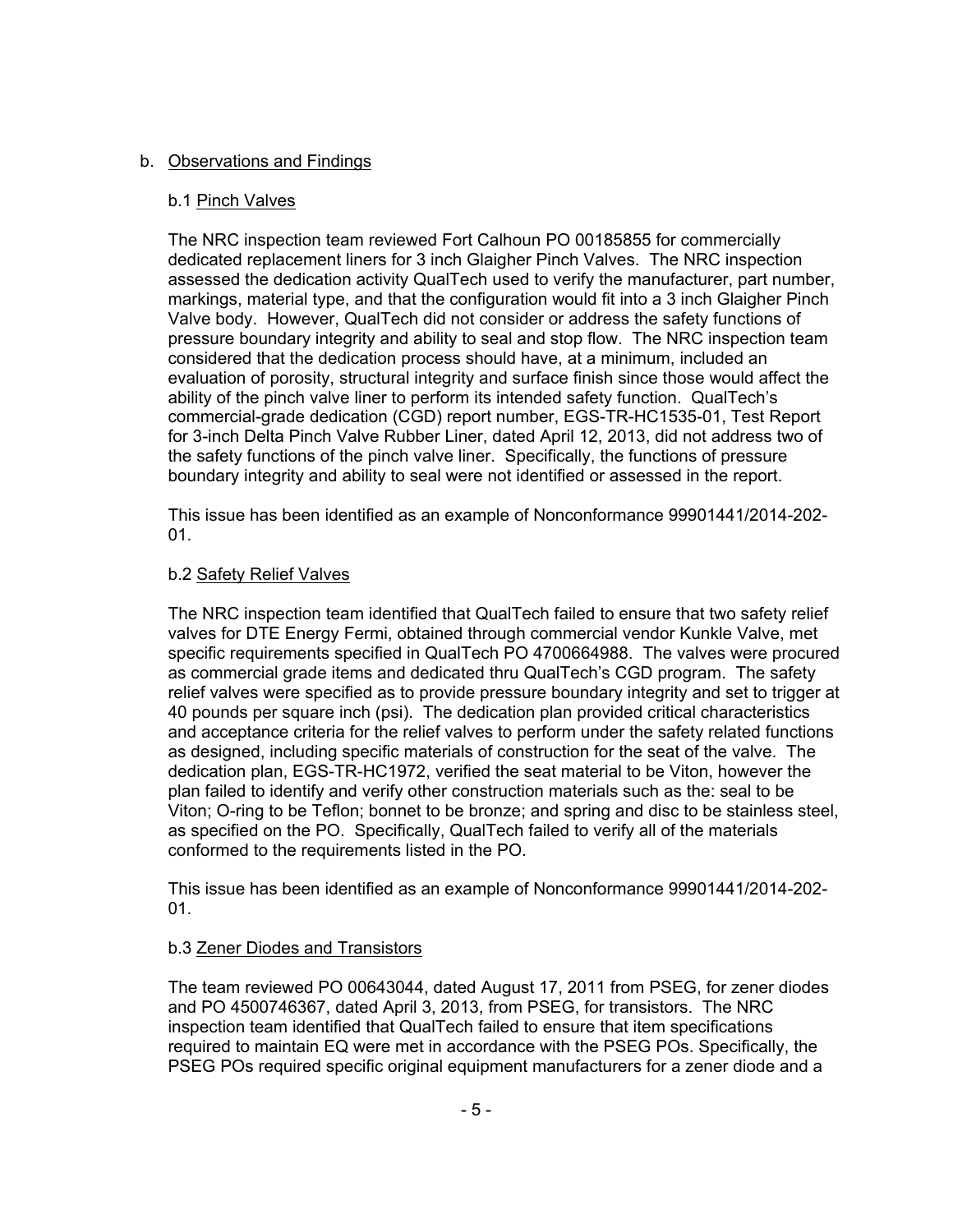transistor, which will be installed in equipment that has been designed, rated, and tested in accordance with IEEE 344-1974 or IEEE 323-1974. Specifically, PSEG required exact OEMs to maintain EQ. However, QualTech provided certificates of conformance stating that the items supplied were in accordance with PO requirements despite the items having different OEMs than what was required or an evaluation to show like for like replacement. In addition, the NRC inspectors noted that for the transistor, the PO required Microsemi as the OEM, the test report identified Westinghouse as the OEM, and the pictures taken by QualTech at receipt inspection showed what appeared to be Solid State Inc. as the OEM. QualTech initiated corrective action report (CAR) 2014-009, dated October 30, 2014, to address the validity of the certification.

This issue has been identified as an example of Nonconformance 99901441/2014-202- 01.

#### c. Conclusions

The NRC inspection team determined that QualTech did not adequately implement the requirements of Criterion III, "Design Control," of Appendix B to 10 CFR Part 50. The NRC inspection team issued Nonconformance 99901441/2014-202-01 for QualTech's failure to do an adequate review of suitability of application of materials, parts, equipment, and processes that are essential to the safety-related functions of SSCs in three examples: (1) QualTech failed to adequately identify and review critical characteristics for the dedication of a pinch valve liner; (2) QualTech failed to identify and review material requirements for the dedication of two safety relief valves; and (3) QualTech failed to ensure that item specifications, such as original equipment manufacturers, were met to maintain EQ.

#### **2. Oversight of Contracted Activities**

#### a. Inspection Scope

The NRC inspection team reviewed QualTech's policies and implementing procedures that govern the implementation of QualTech's oversight of contracted activities to verify compliance with Criterion IV, "Procurement Document Control," and Criterion VII, "Control of Purchased Material, Equipment, and Services," of Appendix B to 10 CFR Part 50. Specifically, the NRC inspection team verified that applicable quality requirements, including technical, regulatory, and reporting requirements, were specified in the procurement documents reviewed and extended to lower-tier suppliers when necessary. Additionally, the NRC inspection team reviewed the procedures and implementation to select and qualify vendors supplying basic components and services, through a sample of certificates of calibrations, audits, surveys, and receiving inspections.

The attachment to this inspection report lists the individuals interviewed and documents reviewed by the NRC inspection team.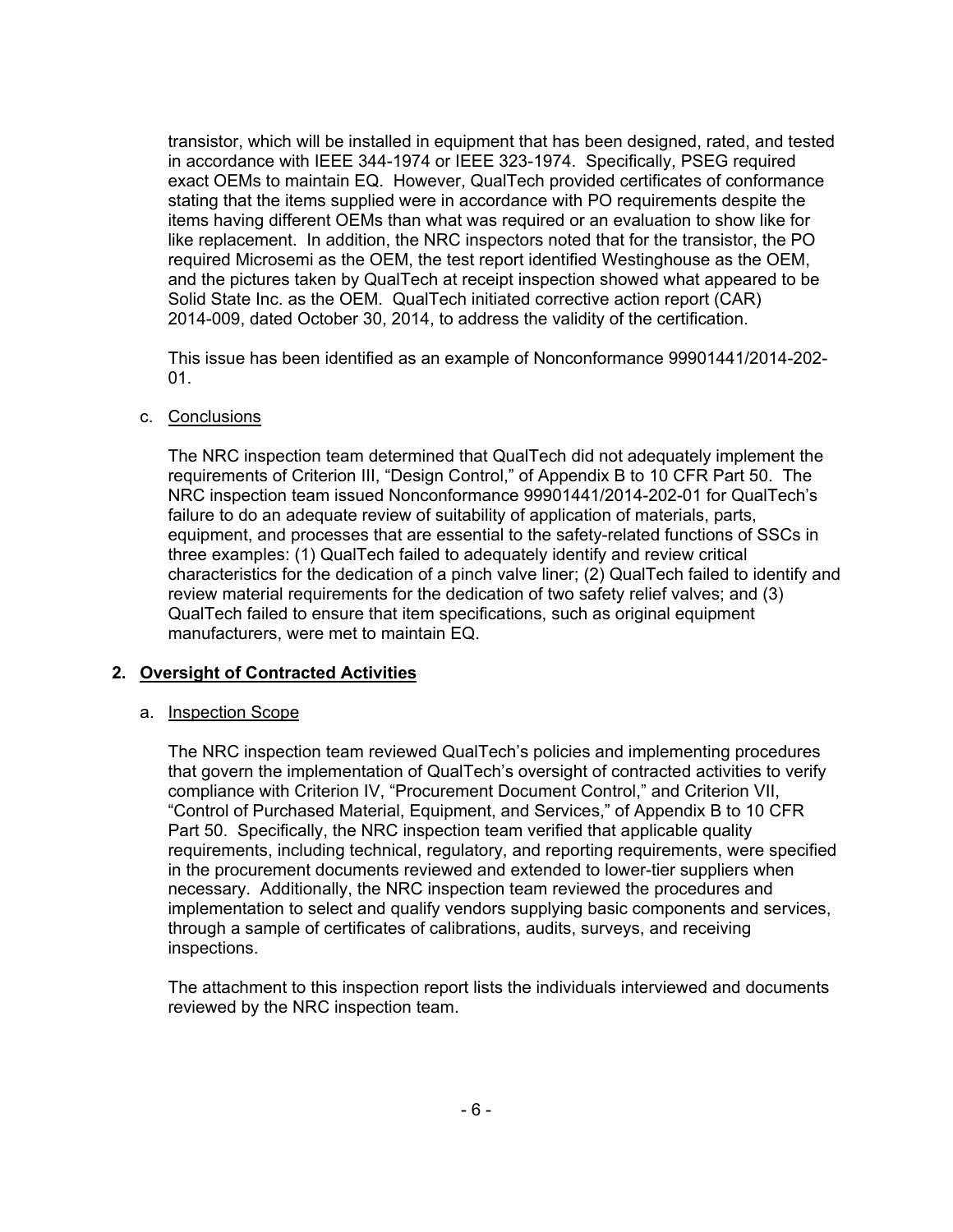## b. Observations and Findings

No findings of significance in this area were identified.

## c. Conclusions

The NRC inspection team determined that the implementation of QualTech's programs for governing the oversight of contract activities were consistent with the requirements of Criterion IV, "Procurement Document Control," and Criterion VII, "Control of Purchased Material, Equipment, and Services," of Appendix B to 10 CFR Part 50. No findings of significance were identified.

# **3. Test Control**

# a. Inspection Scope

The NRC inspection team examined the implementation of EQ tests that were performed to verify the equipment designs adequately addressed specified requirements for performance under worst case earthquakes and harsh operating environments. In addition, the team reviewed the five examples of test anomalies documented in nonconformance 99901441/2014-201-03 in NRC inspection report (IR) 99901441/20 14-201.

In addition, the NRC team reviewed the following POs:

- PO 45928122, dated July 12, 2012, from Dominion (Kewaunee) for molded case circuit breakers (MCCBs),
- PO 4500088957, dated February 4, 2014, from AAF International for a temperature switch,
- PO 19-25392 from Scientech for CyberResearch Monitors,
- PO 00151667 from OPPD for Glaigher pinch valves, and
- PO 146177 from RSCC for DBE/HELB qualification of firezone 3HR insulated wire/cable.

The attachment to this inspection report lists the individuals interviewed and documents reviewed by the NRC inspection team.

# b. Observations and Findings

# b.1 Research Monitors

The NRC inspection team identified that PO 19-25392 required the monitor power supply to be mounted to the back of the test plate. However, the NRC inspection team noted that during the test, the power supply was mounted to the shaker table instead of the mounting plate. The power supply was mounted with tie wraps that were not mentioned in the test summary sheet although the actual test configuration was documented in photos included in the body of the test report. However, PO Section 1.1,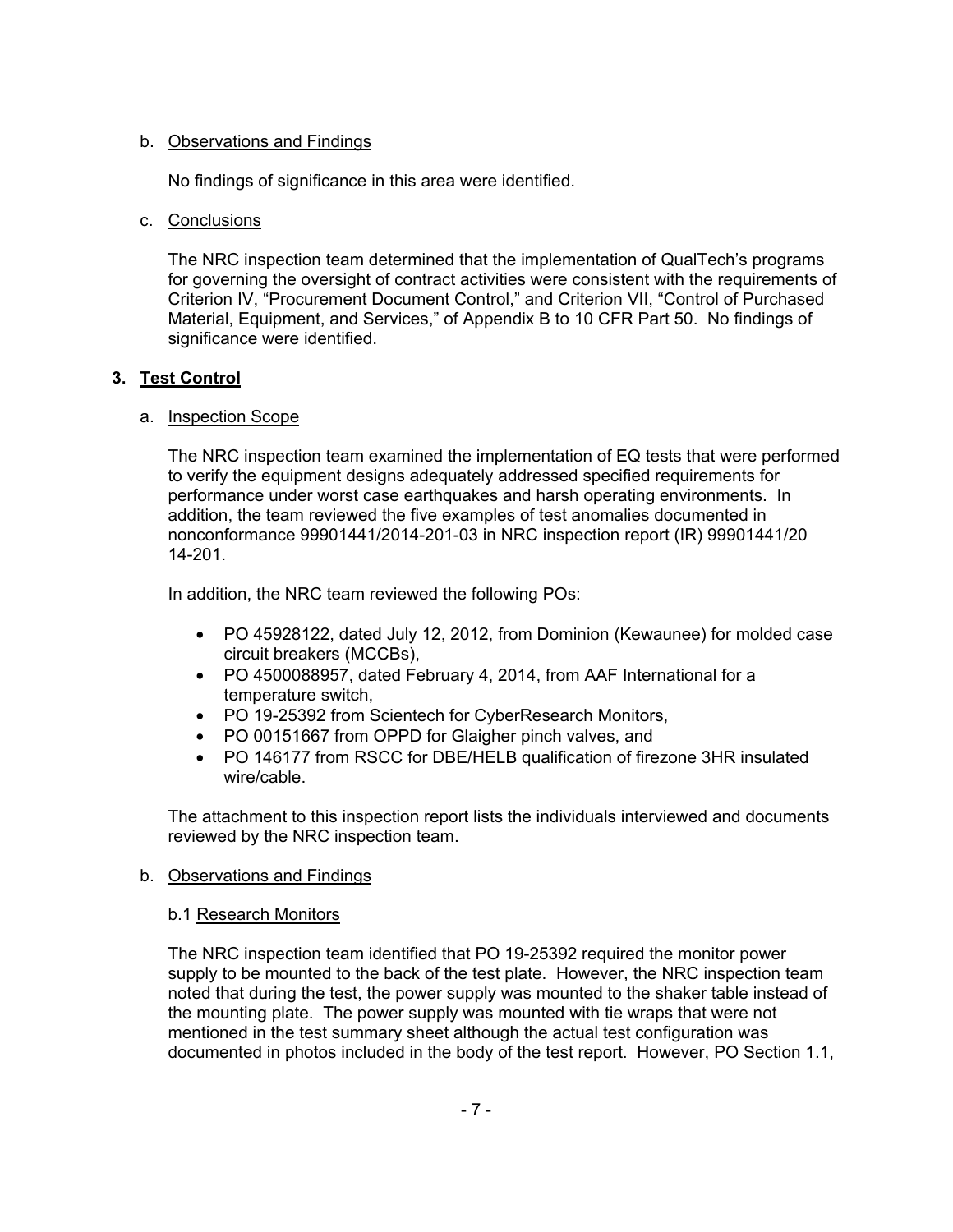"Scope of Work", required, in part, that the associated power supply, VGA Extender and USB Extender will be affixed to the rear of the mounting plate. The actual test configuration utilized tie wraps to attach these items to the base of the shaker table. The associated QualTech NP Data Sheet for the test lists the power pack as "attached hardware" and indicates the specimen was attached in the vertical plane. Additionally, the hardware list did not include the tie wraps as mounting hardware. The test report data sheet and summary did not document the alternate mounting of the power supply, VGA and USB Extenders. However, based on an e-mail dated October 29, 2014, the inspector learned that the actual test configuration was observed and accepted by the client representative at the time of the test. However, in the final test record summary this change in configuration is not mentioned and there is no evaluation of the technical acceptability of the change.

This issue has been identified as an example of Nonconformance 99901441/2014-202- 02 for QualTech's failure to document test anomalies and evaluate them against test requirements for acceptability.

#### b.2 Pinch Valves

The NRC inspection team reviewed PO 00151667, for Fort Calhoun, which specified test criteria for 3-inch Glaigher Pinch Valves. To meet the requirements of the PO, QualTech developed a dedication plan and issued a test report to document the performance of the dedication activities. However, QualTech did not fully implement the test requirements, and in some cases performed testing without adequately documenting the test activities and results. For example, QualTech did not comply with a PO requirement to pressurize the shell to test pressure 225 psi during the seismic test. Instead the test procedure only pressurized the valve to 80 psi and did not document a basis for the difference. During the hydrostatic and seat leakage tests, the test plan provided nominal pressures to be maintained but QualTech did not provide ranges to account for instrument uncertainty and did not record the actual gage readings during the test. Additionally, QualTech did not record the air pressure applied to the valves during the seat leakage test. Finally, there was no record of the actual test configuration used to perform the hydrostatic and leak tightness tests.

This issue has been identified as an example of Nonconformance 99901441/2014-202- 02 for QualTech's failure to document test anomalies and evaluate them against test requirements for acceptability.

#### b.3 Design Basis Event (DBE) / High Energy Line Break (HELB) Test

The NRC inspection team reviewed RSCC PO 146177 which required DBE/HELB testing to be done in accordance with test procedure EGS-TR-HC531-01. The test procedure specified temperature and pressure curve requirements to meet the desired profile. The NRC inspection team reviewed test report EGS-TR-HC531-02 and noted that there were multiple occasions during the initial ramp of testing that did not meet the pressure requirement curve. The NRC inspection team noted that the initial curve requirements are usually performed on a best attempt method; however, the pressure dropped off at the end of the initial curve below the curve requirement and there was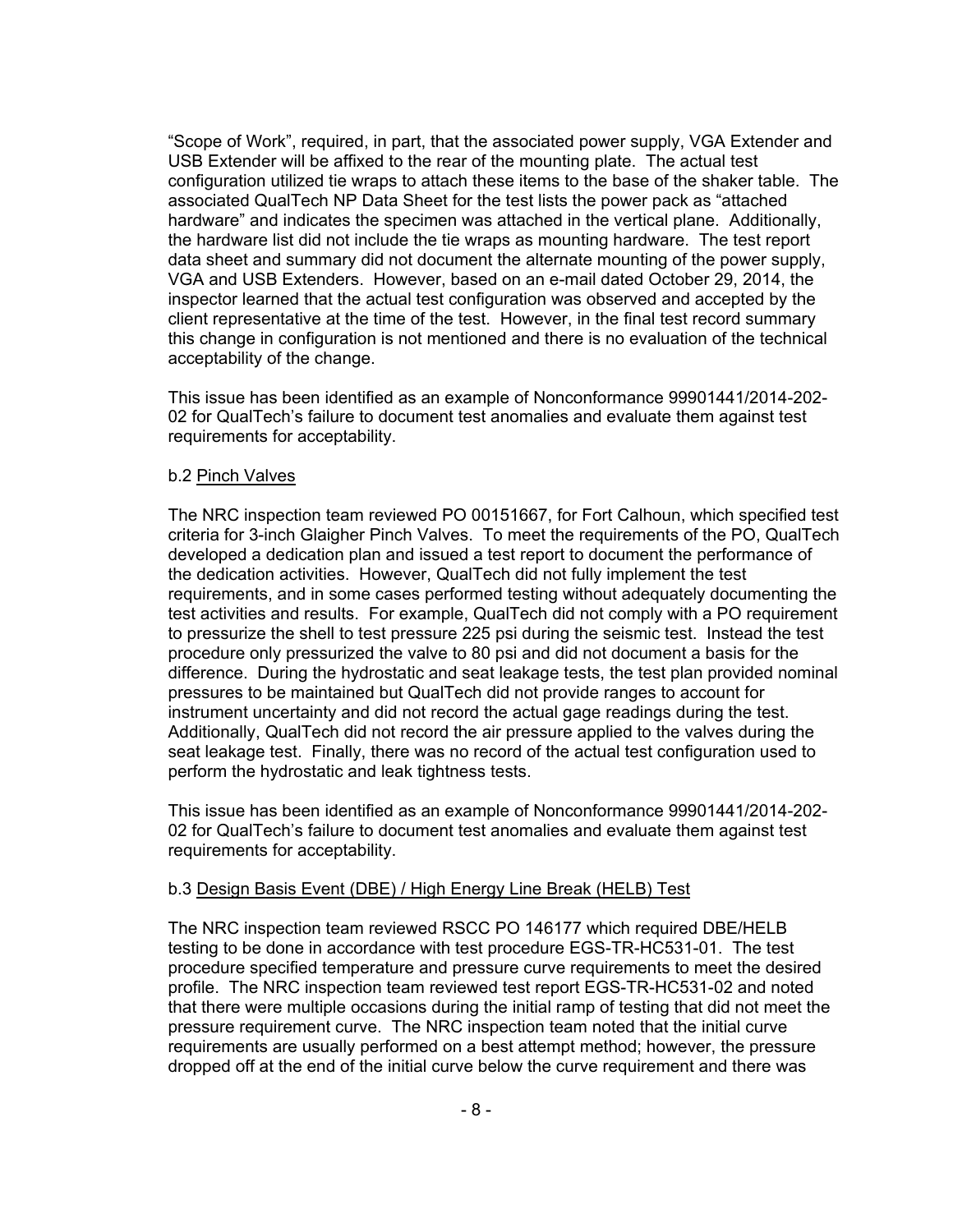insufficient documentation on how far and how long the pressure dropped below the test curve requirement in terms of the remaining duration of the test profile. QualTech failed to document and evaluate the test anomaly of multiple pressure drops during the initial curve and a drop-off at the end of the initial curve to ensure that test requirements were met.

This issue has been identified as an example of Nonconformance 99901441/2014-202- 02 for QualTech's failure to document test anomalies and evaluate them against test requirements for acceptability.

#### c. Conclusions

The NRC inspection team determined that QualTech did not adequately implement the requirements of Criterion XI, "Test Control," of Appendix B to 10 CFR Part 50. The NRC inspection team issued Nonconformance 99901441/2014-202-02 for QualTech's failure to ensure that deviations from acceptance criteria (i.e. test anomalies) and PO specifications were documented and evaluated in three examples: (1) QualTech failed to document and evaluate the change in test configuration for PO 19-25392; (2) QualTech failed to document and evaluate pressure drops during a DBE/HELB test that went below the test requirements in EGS-TR-HC521; and (3) QualTech failed to document and evaluate a number of test requirements for pinch valves in PO 00151667.

#### **4. Entrance and Exit Meetings**

On October 27, 2014, the NRC inspection team presented the inspection scope during an entrance meeting with Mr. Wiley Finley, Director, Business Segment, and other QualTech personnel. On October 31, 2014, the NRC inspection team presented the inspection results during an exit meeting with Mr. Wiley Finley, Director, Business Segment, and other QualTech personnel.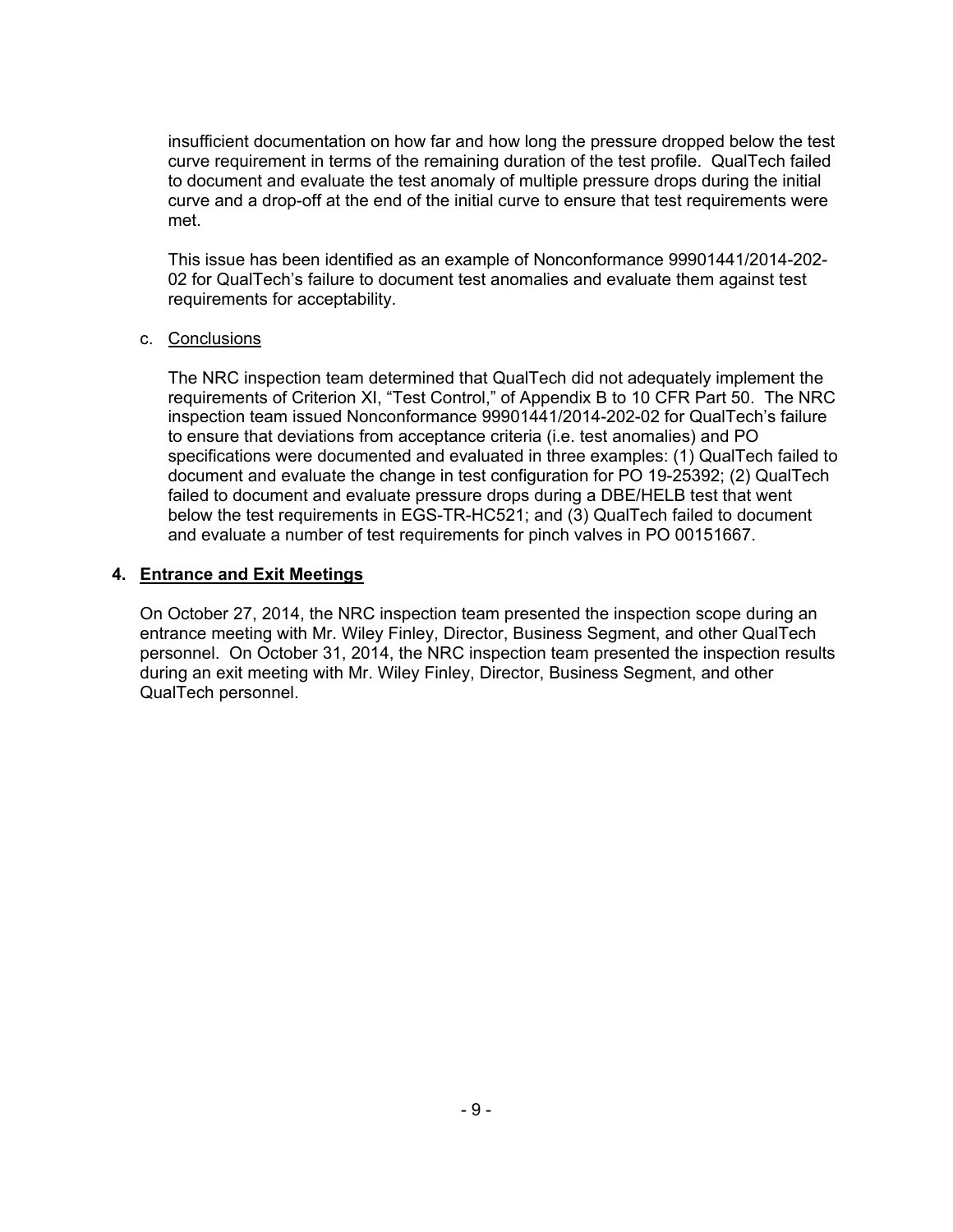# **ATTACHMENT**

## **1. PERSONS CONTACTED AND NRC STAFF INVOLVED**

| Name                   | <b>Title</b>                       | Affiliation     | Entrance | Exit    | Interviewed  |
|------------------------|------------------------------------|-----------------|----------|---------|--------------|
| W. Finley              | Director, Business<br>Segment      | <b>QUALTECH</b> | X        | X       |              |
| T. Gill                | QA Manager                         | <b>QUALTECH</b> | X        | X       | $\mathsf{X}$ |
| G. Elam                | R&D/EPA Manager                    | <b>QUALTECH</b> | X        |         | X            |
| J. Tumlinson           | Products<br>Engineering<br>Manager | <b>QUALTECH</b> | X        |         | X            |
| C. Covan               | Quality Assurance<br>Administrator | <b>QUALTECH</b> |          | X       | X            |
| T. Franchuk            | <b>Director Quality</b>            | <b>QUALTECH</b> |          | X       |              |
| R. Golub               | EQ/CGD<br>Engineering<br>Manager   | <b>QUALTECH</b> |          | X       | X            |
| M. Noblitt             | Sr. Engineer                       | <b>QUALTECH</b> |          |         | $\mathsf{X}$ |
| H. Melinz              | Seismic Level 3<br>Engineer        | <b>QUALTECH</b> |          |         | X            |
| E. Huang               | <b>Inspection Team</b><br>Leader   | <b>NRC</b>      | X        | X       |              |
| S. Smith               | <b>Inspection Team</b><br>Member   | <b>NRC</b>      | X        | X       |              |
| A. Ramirez             | <b>Inspection Team</b><br>Member   | <b>NRC</b>      | X        | X       |              |
| T. Martinez-<br>Navedo | <b>Inspection Team</b><br>Member   | <b>NRC</b>      | X        | X       |              |
| G. Crespo              | <b>Inspection Team</b><br>Member   | <b>NRC</b>      | X        | $\sf X$ |              |
| R. Rasmussen           | <b>Branch Chief</b>                | <b>NRC</b>      | X        | X       |              |
| H. Chang               | <b>Inspection Team</b><br>Member   | <b>KINS</b>     | X        | X       |              |
| J. Lee                 | <b>Inspection Team</b><br>Member   | <b>KINS</b>     | X        | X       |              |

# **2. INSPECTION PROCEDURES USED:**

IP 43002, "Routine Inspections of Nuclear Vendors" IP 43003, "Reactive Inspections of Nuclear Vendors" IP 43004, "Inspection of Commercial-Grade Dedication Programs" IP 36100, "Inspection of 10 CFR Part 21 and Programs for Reporting Defects and Noncompliance"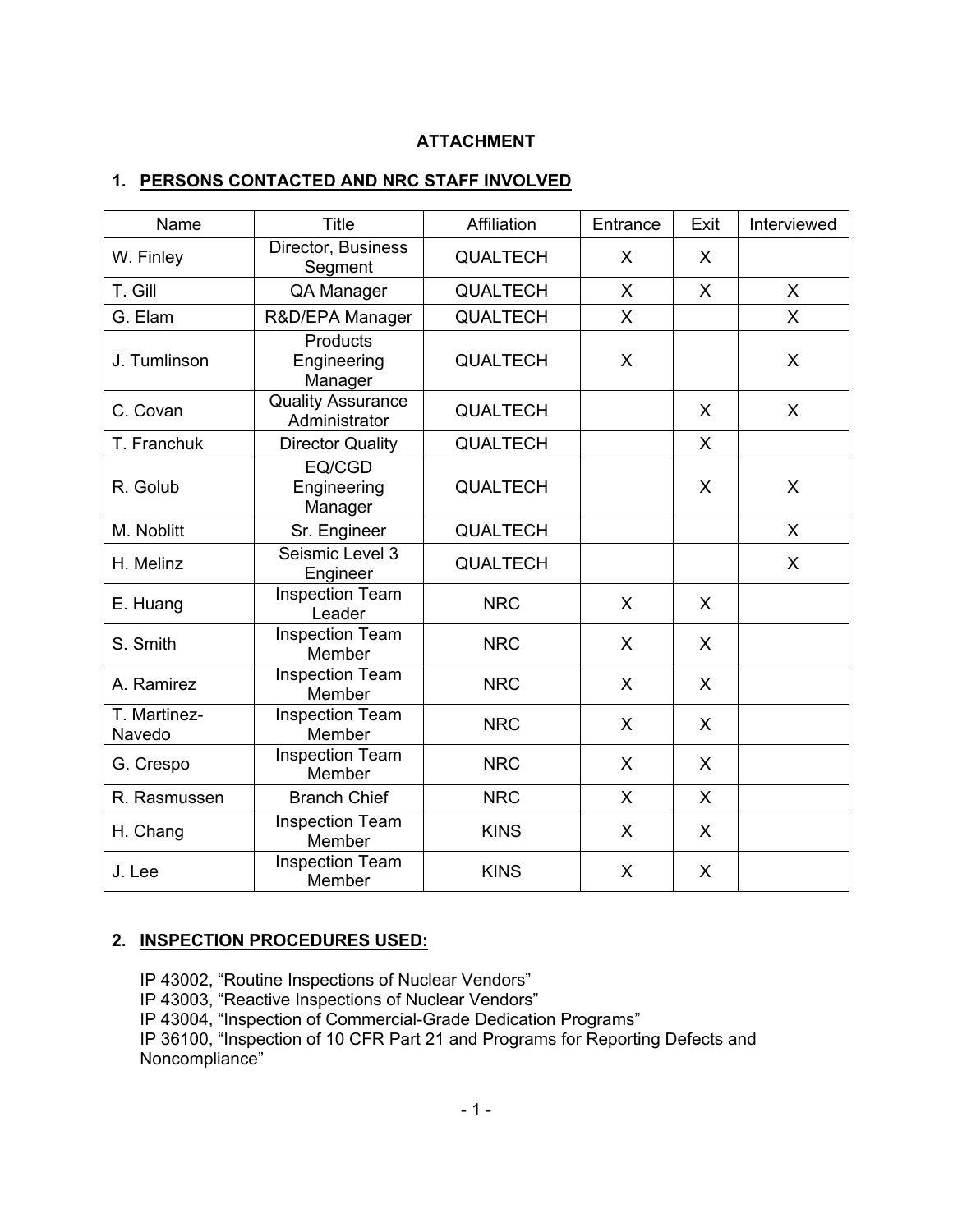## **3. ITEMS OPENED, CLOSED, AND DISCUSSED:**

| Item Number                                            | Status | Type Description                      |
|--------------------------------------------------------|--------|---------------------------------------|
| 99901441/2014-202-01 OPEN<br>99901441/2014-202-02 OPEN |        | NON Criterion III<br>NON Criterion XI |

## **4. DOCUMENTS REVIEWED:**

#### **Procedures**

- Generic Dedication Procedure for Mechanical Commodity Items Report No. EGS-DP-M16-01, dated June 3, 2004
- Generic Seismic Test Procedure for Random Multi-frequency (RMF) Testing (Triaxial) Report No. EGS-RMF-01 for IE Nuclear Power Qualification Testing, dated, April 3, 1998, Revision A, February 7, 2000
- Qualification Test Procedure for Technipower Power Supplies Model No. PM23.3-6.0 & PM23.3-0.750AW, Report No. EGS-TR-23050-0153-02, dated: January 6, 2003, Revision A, March 12, 2003, Revision B May 29, 2014.
- EGS-DP-M56-01 Generic Dedication/Seismic Procedure for Relief Valves, dated September 18, 2003.

## **Purchase Orders**

- PO 133896, dated May 14, 2008
- PO 4700731942, Change Order 1, dated February 20, 2014
- PO 4700140394, Change Order 1, dated February 18, 2009
- PO VY013285, Change Order 1, dated September 3, 2002
- PO VY013285, Change Order 2, dated February 18, 2003
- PO VY013285, Change Order 3, dated June 24, 2003
- PO VY013291, Change Order 1, dated February 11, 2002
- PO 12-0216, dated September 18, 2012
- PO 00185855, dated February 22, 2013
- PO 10388504, dated, July 22, 2013
- PO 4252001340, Revision 2, dated June 4, 2014
- PO 4700664988, dated July 03, 2013
- PO 470017468, dated September 25, 2008
- PO 12-0214, dated November 08, 2012
- Purchase Contract #B06-E248-000, dated August 31, 2007
- PO 4500088957, dated February 4, 2014
- PO HP00004337, dated February 25, 2014
- PO HP00003032, dated August 23, 2013
- PO HP00004210, dated April 24, 2014
- PO HP00004641, dated June 2, 2014
- PO 4500088957, dated February 4, 2014
- PO 45928122, dated July 12, 2012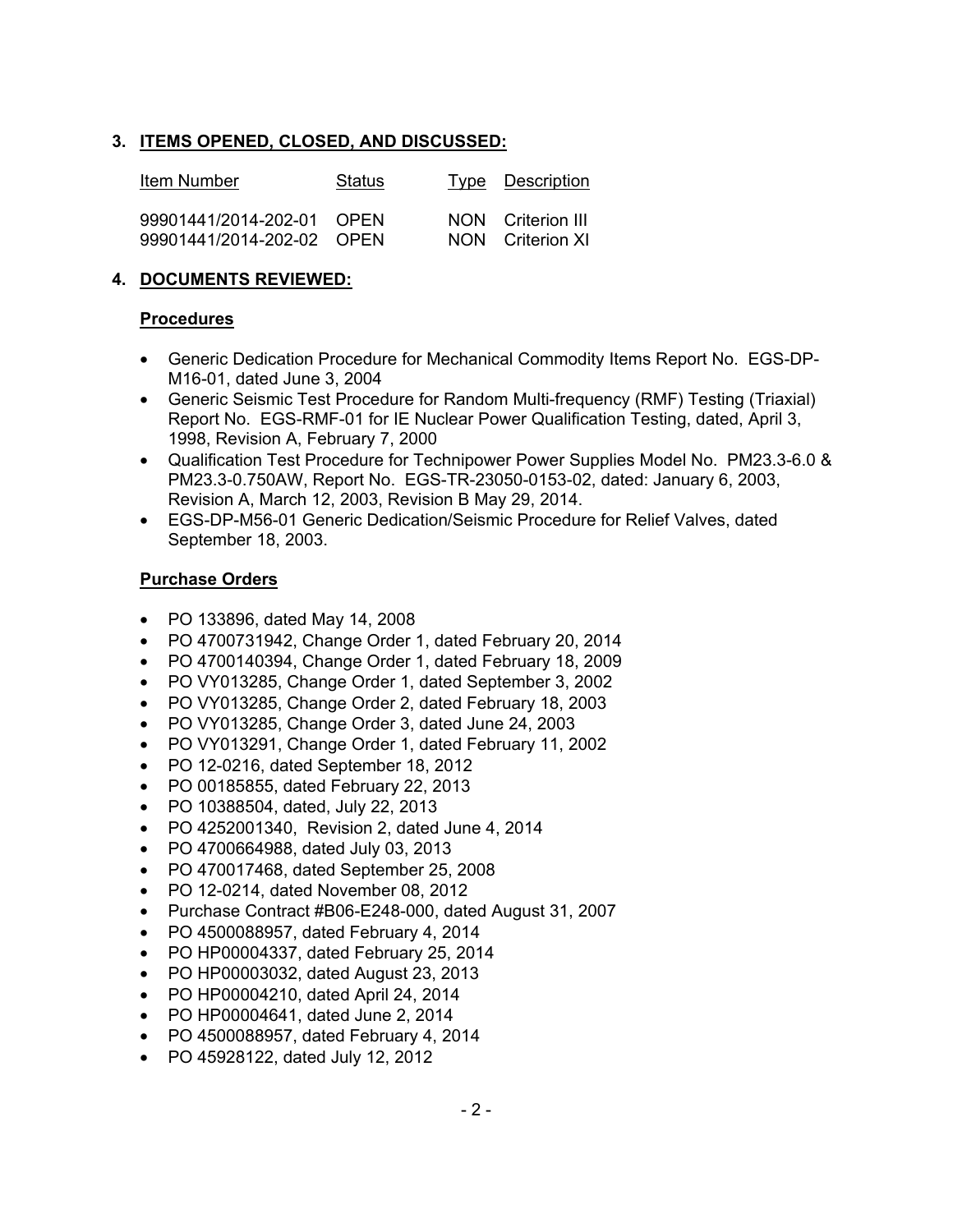- PO 102795, dated January 5, 2013
- PO 36564-0, dated December 1, 2011
- PO 767160, Revision 0
- PO 4500654047 Revision 001
- PO 146177, dated September 16, 2011
- PO 00179556, Revision 2
- PO 45410237, dated December 3, 2012
- PO 12-0241, dated February 5, 2013
- PO 754000, dated March 10, 2011
- PO 19-25392
- PO 00151667

# **Equipment Qualification and Test Reports**

- EGS-TR-HC1741-01, "Test Report for LOCA/DBA Environmental Qualification Test of Firewall III Insulated Wire/Cab le Manufactured by RSCC Wire and Cable, LLC," Revision A, dated October 8, 2014
- PEI-TR-880701-04, "Test Report for Nuclear Environmental Qualification of Patel/EGS ½ Inch Electrical Connector," Revision A, dated November 1, 1994
- EGS-TR-HC1706-01, "Dedication/Seismic Test Report for Magnehelic Pressure Gage, Photohelic Pressure Switch, Indecco Thermodisc, Bimetal Dial Thermometer Reotemp Thermowell, Reotemp RTD," Revision A, dated March 14, 2014
- EGS-TR-HC1166-01, "Square D Molded Case Circuit Breakers Model Numbers FHL36015 and FHL36050," dated September 21, 2012
- EGS-DP-E08-01, "Generic Dedication/Seismic Procedure for Molded Case Circuit Breakers and Accessories," dated May 15, 2012
- EGS-TR-23050-0505-02, "DBE/HELB Qualification of KXL-804 Irradiation Cross-Linked Polyethylene XLPE Insulated Wire/Cable Manufactured by Rockbestos-Surprenant Cable Corporation," dated May 19, 2010
- EGS-TR-HC2214-02, "Supplemental Nova Inverter Testing Part Number NGL1K60-120- 8461," dated March 1, 2014
- EGS-TR-23050-0153-04, "Supplemental Qualification Test Report for Technipower Power Supply Model No. PM23.3-6.0," dated July 29, 2003
- EGS-TR-23050-0153-05, "Supplemental Qualification Test Report for Technipower Power Supply Model No. PM23.3-6.0," dated November 19, 2003
- EGS-TR-23050-0362-01, "Qualification Test Report for Technipower Power Supply Model No. PM23.3-6.0," dated September 29, 2005
- EGS-TR-HC1295-02, "Test Report for Crydom and Allen Bradley Relays," dated October 31, 2012
- EGS-TR-HC2149-03, "Qualification Procedure for GE-Hitachi Solenoid Assembly Model Number DD233A3620P001," Revision B, dated June 20, 2014
- EGS-TR-HC2045-01, "Seismic Test Report of Various CyberResearch Monitors"
- EGS-TR-HC1535-01, "Test Report for 3-inch Delta Pinch Valve Rubber Liner," dated April 12, 2013
- EGS-TR-23050-0675-04, "Test Report for Glaigher "Delta" Air-Operated Pinch Valve," dated May 25, 2011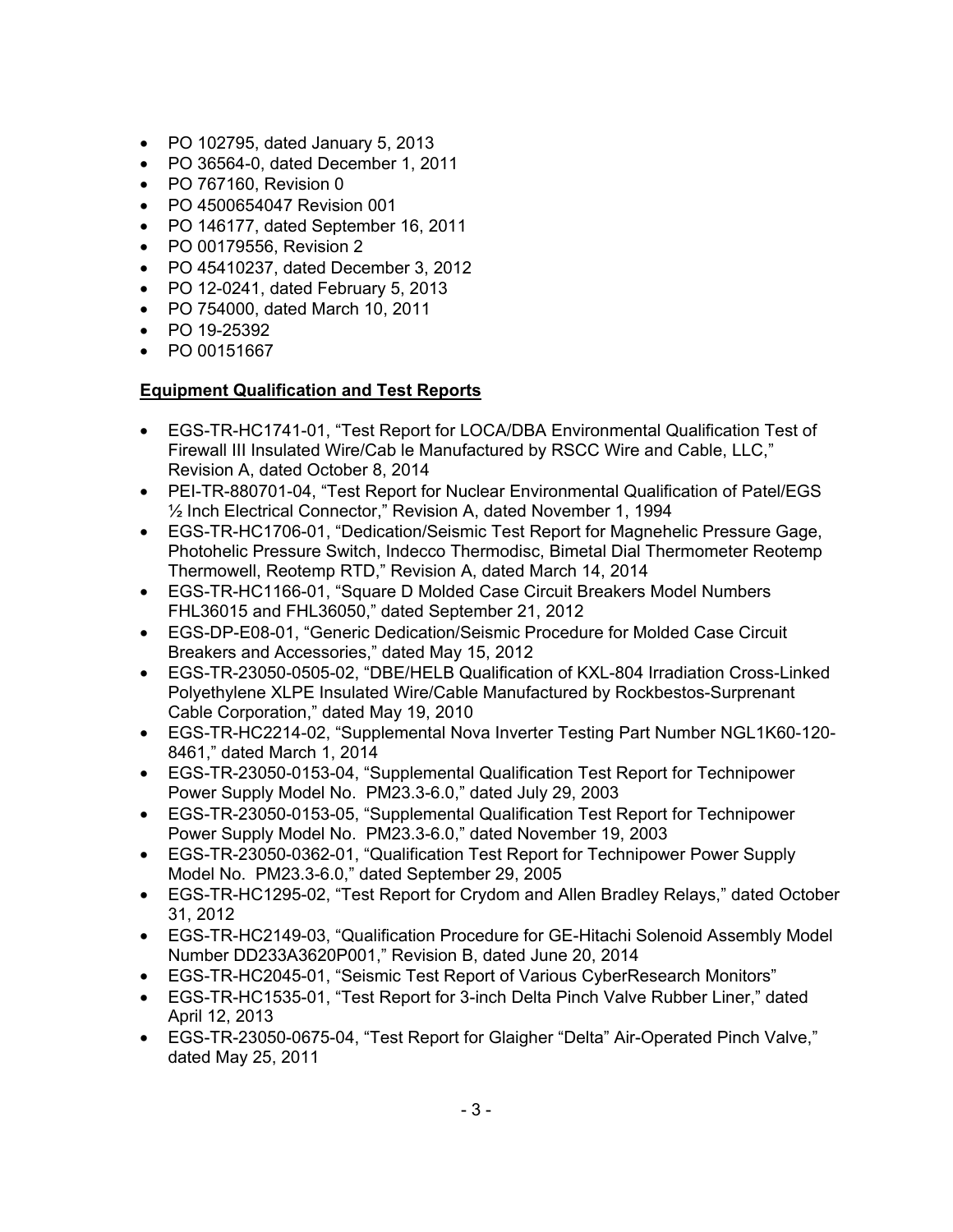- EGS-187, "HP34907A Data Acquisition Unit used on Technipower Power Supply testing," dated July 16, 2003
- EGS-188, "HP349002A 16 Channel Multiplexer used on Technipower Power Supply testing," dated July 16, 2003 and November 6, 2003
- EGS-210, "Fluke 189 Multimeter used on Technipower Power Supply testing," dated on July 16, 2003 and Fairchild Semi-conductor rectifiers on January 17, 2012
- EGS-138, "Fluke 87 Multimeter used on Technipower Power Supply testing," dated on July 16, 2003
- EGS-139, "Fluke 87 Multimeter used on Technipower Power Supply testing," dated on July 16, 2003
- EGS-190, "Thermotron SM-32-C Humidity Chamber used on Technipower Power Supply testing," dated on July 16, 2003 and November 6, 2003
- EGS-8, "Fluke 51 Digital Thermometer used on Technipower Power Supply testing," dated on July 16, 2003
- EGS-261, "Agilent 34970A Data Acquisition System used on Firezone 3HR Insulated Wire/Cable Manufactured by RSCC Wire and Cable, LLC," dated December 12, 2012
- EGS-632, "Agilent 34902A Multiplexer Card used on Firezone 3HR Insulated Wire/Cable Manufactured by RSCC Wire and Cable, LLC," dated December 12, 2012
- EGS-477, "Omega PX-309-150GV Pressure Transducer used on Firezone 3HR Insulated Wire/Cable Manufactured by RSCC Wire and Cable, LLC," dated December 12, 2012
- EGS-323, "QualTech 1030 Hipot Tester used on Firezone 3HR Insulated Wire/Cable Manufactured by RSCC Wire and Cable, LLC," dated December 12, 2012 and on Johnson Controls Pressure Transducer dated March 10, 2014
- EGS-624, "Fluke 289 Digital Multimeter used on Firezone 3HR Insulated Wire/Cable Manufactured by RSCC Wire and Cable, LLC," dated December 12, 2012
- EGS-867, "Fluke 325 Clamp-on Meter used on Firezone 3HR Insulated Wire/Cable Manufactured by RSCC Wire and Cable, LLC," dated December 12, 2012
- EGS-666, "Mensor 6100 Pressure Transducer used on Firezone 3HR Insulated Wire/Cable Manufactured by RSCC Wire and Cable, LLC," dated December 12, 2012
- EGS-401, "Ohaus SP2001 Digital Scale used on GE Overload Relay and Heater Elements on July 24, 2012; used on Fairchild Semi-conductor rectifiers on January 17, 2012; and on transistors and rectifiers on April 23, 2013"
- EGS-244, "QualTech LR2000 Miliohmmeter used on GE Overload Relay and Heater Elements on July 24, 2012"
- EGS-581, "QualTech 1030S Hipot Tester used on GE Overload Relay and Heater Elements on July 24, 2012"
- EGS-634, "Megger CB845 Circuit Breaker Tester used on GE Overload Relay and Heater Elements on July 24, 2012"
- EGS-213, "Brown & Sharpe 599-571-2000 Digital Caliper used on Fairchild Semiconductor rectifiers on January 17, 2012 and on transistors and rectifiers on April 23, 2013"
- EGS-453, "Agilent DSO5034A Oscilloscope Caliper used on Fairchild Semi-conductor rectifiers on January 17, 2012"
- EGS-501, "Fluke 1587 Multimeter Caliper used on Fairchild Semi-conductor rectifiers on January 17, 2012"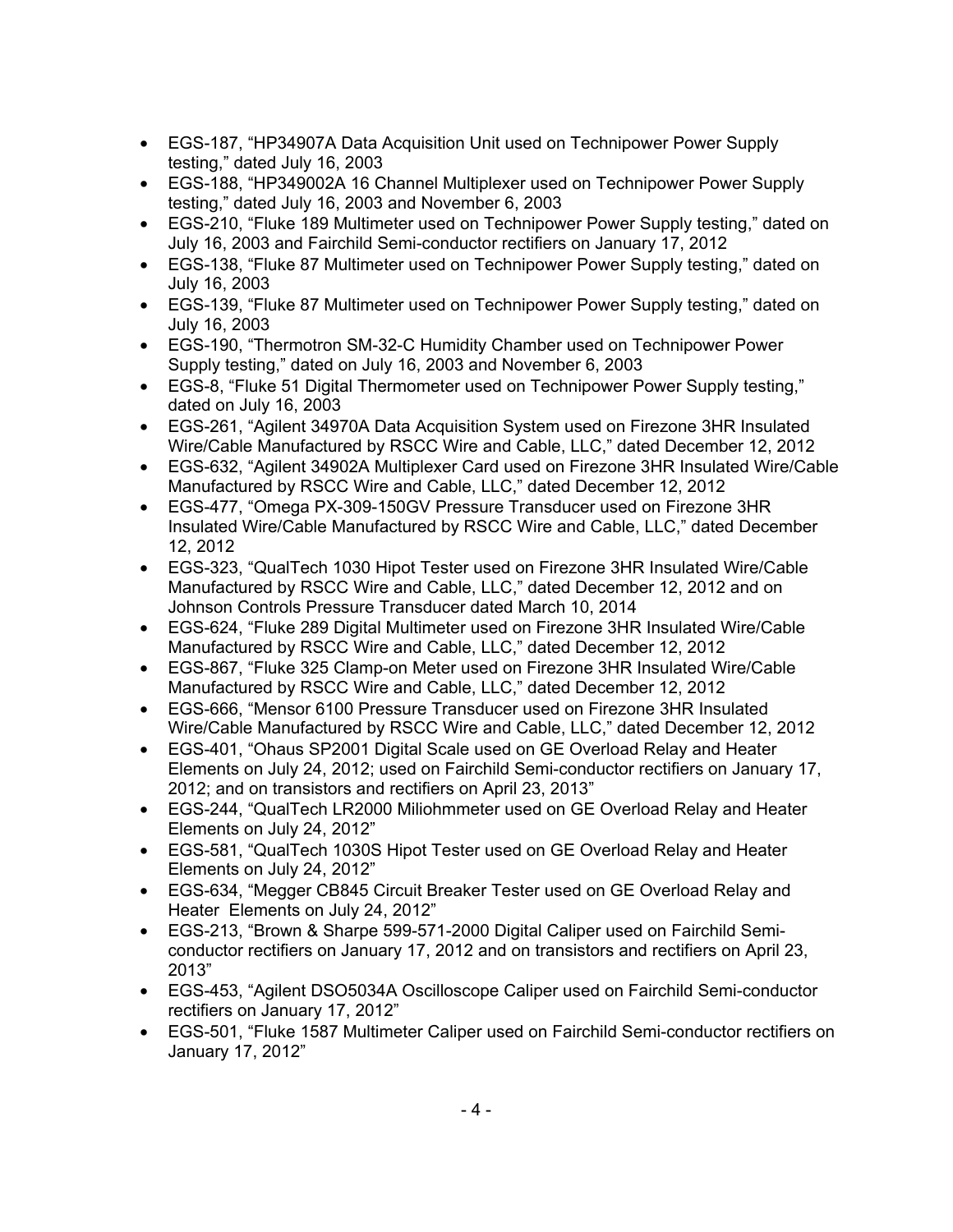- EGS-541, "Mitutoyo 500-196-20 Digital Caliper used on Fairchild Semi-conductor rectifiers on January 17, 2012"
- EGS-517, "Wingfield 675 Digital Scale / Platform used on transistors and rectifiers on April 23, 2013"
- EGS-152, "Hewlett Packard HP34970A Data Acquisition/Switch Unit used on Technipower Power Supply testing," dated on November 6, 2003
- EGS-42, "Fluke 87 Multimeter used on Technipower Power Supply testing," dated November 6, 2003
- EGS-164, "Fluke 87E Multimeter used on Technipower Power Supply testing," dated on November 6, 2003
- EGS-8, "Fluke 51 Digital Thermometer used on Technipower Power Supply testing," dated on November 6, 2003
- EGS-358, "Dytran Instruments 305682T Accelerometer 50g used on Technipower Heat Sink," dated December 2, 2013
- EGS-361, "Dytran Instruments 305682T Accelerometer 50g used on Technipower Heat Sink," dated December 2, 2013
- EGS-555, "Dytran Instruments 305682T Accelerometer 50g used on Technipower Heat Sink," dated December 2, 2013
- EGS-389, "Vibration Research Corp. VR8500-24 Vibration Controller (Channel 1 thru 4) used on Technipower Heat Sink," dated December 2, 2013
- EGS-390, "Vibration Research Corp. VR8500-24 Vibration Controller (Channel 5 thru 8) used on Technipower Heat Sink," dated December 2, 2013
- EGS-391, "Vibration Research Corp. VR8500-24 Vibration Controller (Channel 9 thru 12) used on Technipower Heat Sink," dated December 2, 2013
- EGS-350, "Vibration Research Corp. VR8500 GEOBOX Translation Box VRC Three Axis used on Technipower Heat Sink," dated December 2, 2013
- EGS-434, "Mensor APC-600 Pressure Controller (with Pressure Transducers Installed) used on Johnson Controls Pressure Transducer," dated March 10, 2014
- EGS-500, "Fluke 1587 Multimeter used on Johnson Controls Pressure Transducer," dated March 10, 2014
- EGS-468, "Fluke 289 Digital Multimeter used on Johnson Controls Pressure Transducer," dated March 10, 2014
- EGS-648, "Mensor CP6000 Pressure Controller (with Pressure Transducers Installed) used on Johnson Controls Pressure Transducer," dated March 10, 2014
- EGS-TR-HC1365-02, "Test Report for DBE/HELB Qualification of Firezone 3HR Insulated Wire/Cable Manufactured by RSCC Wire and Cable, LLC," Revision 02
- EGS-TR-HC2033-01, "Test Report for Johnson Controls Pressure Transducer (Part Number: P499VCP-105K) with wiring harness (WHA-PKD3600C)," dated April 01, 2014
- Supplemental Qualification Test Report for Technipower Power Supply Model No. PM23.3-6.0 Report No. EGS-TR-23050-0153-04, EGS Job No. 23050-0153 dated: July 29, 2003. Seismic testing showed one flaw and there was a voltage interruption during seismic test neither of which appear to be documented. QualTech indicates the discrepancy due to typographic error.
- Supplemental Qualification Test Report for Technipower Power Supply Model No. PM23.3-6.0 Report No. EGS-TR-23050-0153-05, EGS Job No. 23050-0153 dated: November 19, 2003.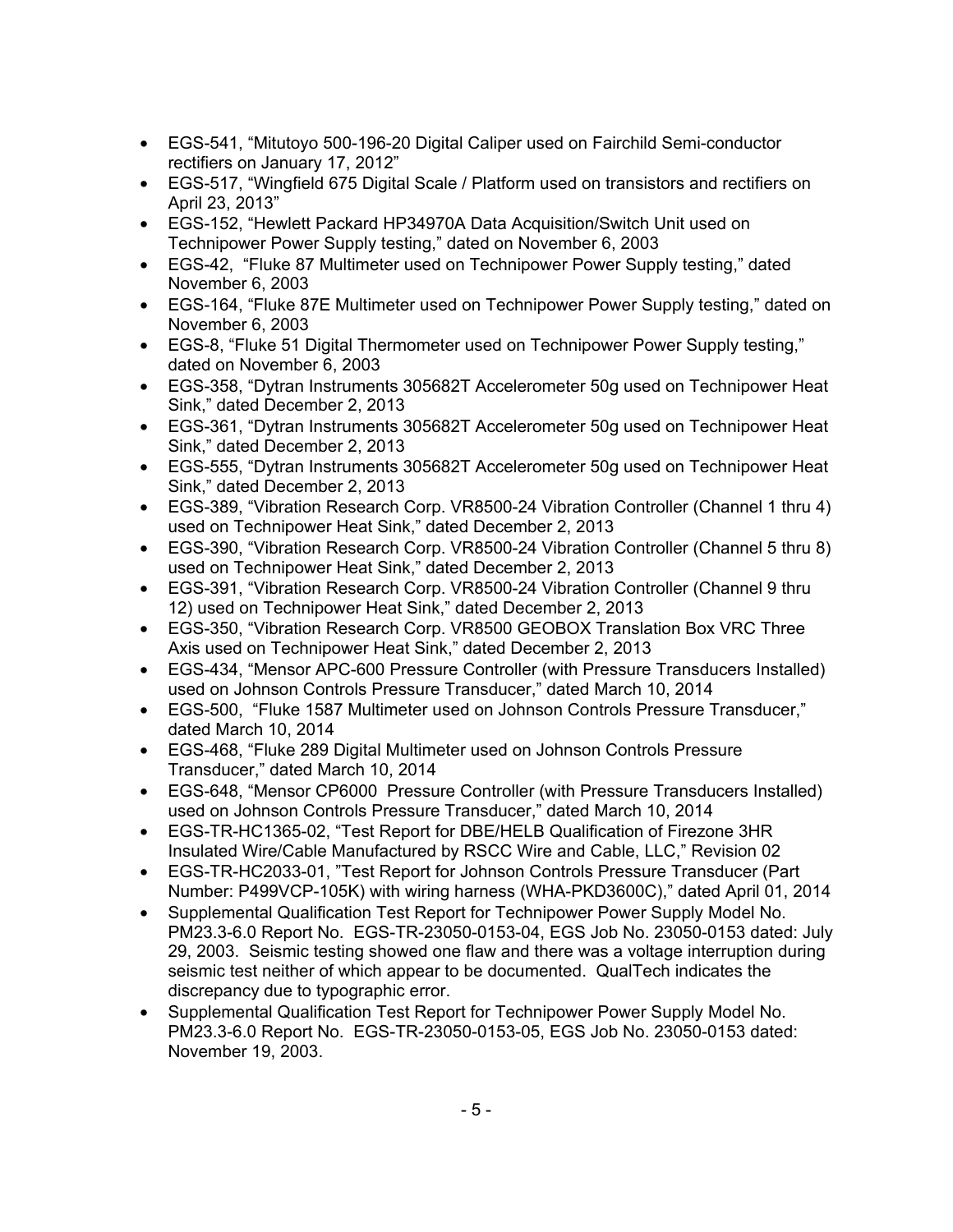- EGS-TR-HC1592-01, "Test Report for Transistors and Rectifiers for PSEG P.O. 4500743993," dated May 30, 2013
- EGS-TR-H1186-03, "Dedication and Seismic Test Report for GE Overload Relay and Heater Elements," dated: July 24, 2012
- EGS-TR-HC504-01, "Test Report for Fairchild Semi-Conductor Rectifiers P/N 1N5393 and New Jersey Semi-conductor Rectifiers P/N 2N4101," dated: January 26, 2012
- EGS-TR-HC1827-01, "Test Report for Technipower Heat Sink Part No.: 140-21114," dated December 13, 2013
- EGS-TR-HC1360-3159A-15, "LOCA/HELB Steam Temperature Testing Rosemount 3159 Remote Diaphragm Seal with 3150 Series Nuclear Pressure Transmitters," dated May 29, 2014
- EGS-TR-HC1360-3159A-12, "Seismic Testing per IEEE-344 Rosemount 3159 Remote Diaphragm Seal with 3150 Series Nuclear Pressure Transmitters," Revision A, dated May 21, 2014
- EGS-TR-HC1360-3159A-17, "Final Functional Testing Rosemount 3159 Remote Diaphragm Seal with 3150 Series Nuclear Pressure Transmitters," Revision A, dated May 2, 2014
- EGS-TR –HC1792-01, "Dedication/Seismic Test Report for Kunkle Relief Valve Model No. 918BEFEV06-ME0040," dated September 17, 2013
- EGS-TR-23076-9030-01, "Final Report for Kunkel Relief Valves Model Number 918BFEV06-ME0040," dated October 14, 2008
- EGS-TR-HC1366-01, "Wika Temperature Transmitters Model T32.1S Seismic Test Specimens"
- EGS-TR-23093-22, "Environmental Qualification Documentation for Prefabricated Cable Assemblies," dated April 22, 2009
- EGS-TR-HC1433-01, "Test Report for LOCA/MSLB Accident Test of N9025 IRWST Thermocouples and Protection Assembly to Levels Required by Shin Kori Units 3 and 4," dated April 18, 2013
- Ultra Electronics nuclear component qualification program 3129-379039-010, "Nuclear Component Qualification Program for N9025 IRWST Thermocouples and Protection Assembly to Levels Required by Shin Kori Units 3 and 4," Revision 2
- EGS-TR-HC713-01, "Final Test Report for Linear Electric Actuators Model D66," dated December 22, 2011
- EGS-TR-HC531-02, "Test Report for DBE/HELB Qualification of Firezone 3HR Insulated Wire/Cable Manufactured by RSCC Wire and Cable, LLC," dated November 16, 2011 EGS-TR-HC531-01, "Test Procedure for DBE/HELB Qualification of Firezone 3HR Insulated Wire/Cable Manufactured by RSCC Wire and Cable, LLC," dated September 16, 2011
- EGS-TR-23047-90, "Environmental Qualification Test Report for EGS Subhull and PAL Door Electrical Penetration Assemblies Part Numbers 23047-418 and 23047-425 for use in Fort Calhoun Station," dated December 21, 2012, Revision A
- EGS-TR-23047-85, "Design Basis Document for Electrical Penetration Assembly P/N 23047-418 and P/N 23047-425 for Fort Calhoun Station Omaha Public Power District," dated November 5, 2012
- EGS-TR-23047-48, "Test Report for Nuclear Environmental Qualification of EGS Model 23047-LV-01 Electrical Penetration Assembly for Low Voltage Power and Control," dated February 29, 2008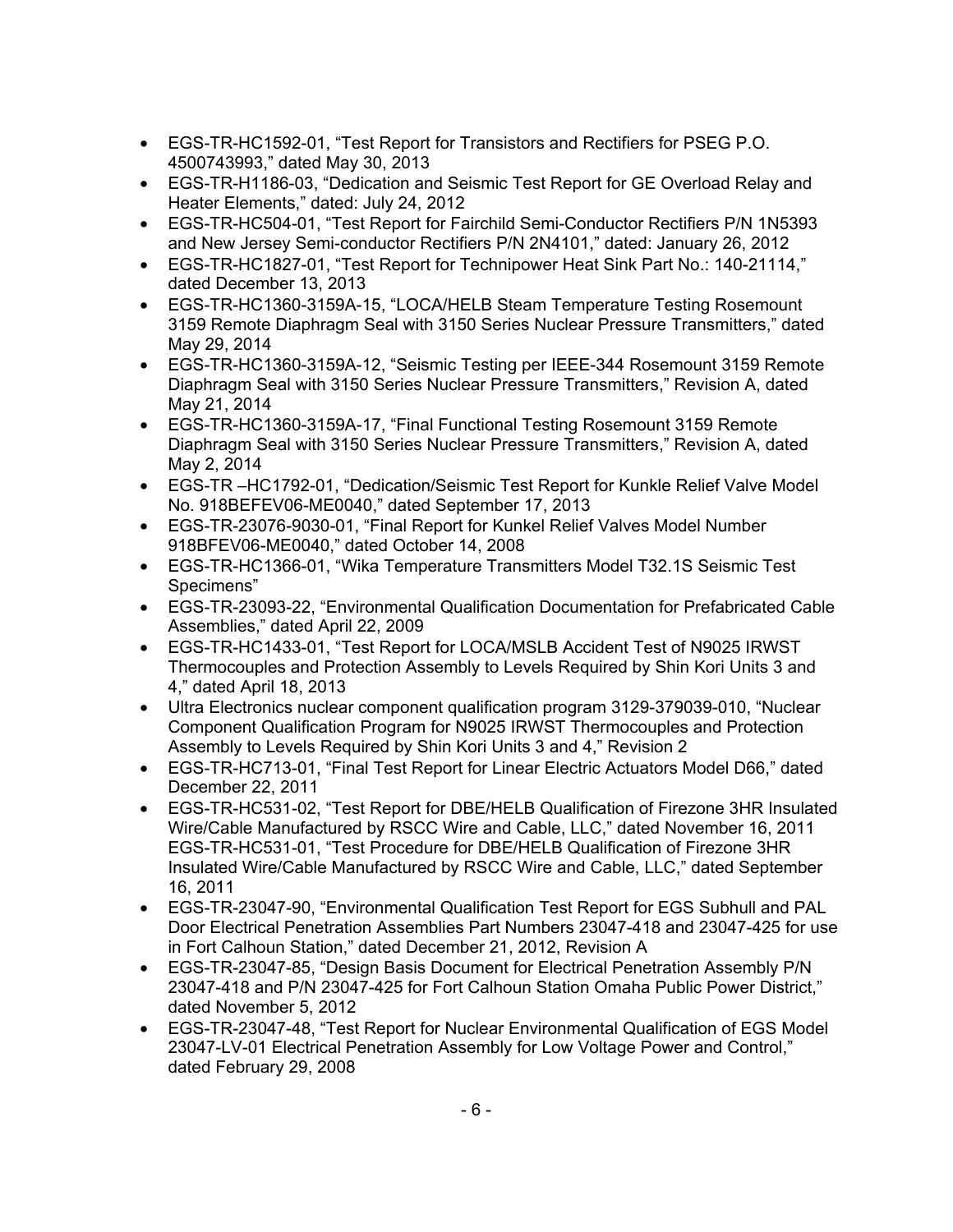- EGS-TR-23047-55, "Supplemental Test Report for Nuclear Environmental Qualification Extension of EGS Model 23047-LV-01 Electrical Penetration Assembly," dated May 26, 2009
- EGS-TR-23047-82, "Test Report for Nuclear Environmental Qualification of C-Seal External Module Seal Design for EGS Electrical Penetration Assemblies," dated November 2, 2012
- EGS-TR-23047-87, "ASME Design Report for PAL Electrical Penetration Fort Calhoun Station P/N 23047-425 Omaha Public Power District," dated December 21, 2012
- EGS-TR-23047-88, "ASME Design Report Subhull Electrical Penetration Fort Calhoun Station P/N 23047-418," dated November 27, 2012
- EGS-TR-23047-101, "Test Report for Final Acceptance Testing of PAL (P/N 23047-425) and Subhull (P/N 23047-418) Electrical Penetration Assemblies," dated April 17, 2013
- EGS-TR-23047-106, "Environmental Qualification Test Report for Electrical Penetration Assembly 1RCP-3F EGS Part Number 23047-547 for use in Beaver Valley Station 1," dated May 8, 2013
- EGS-TR-23047-110, "ASME Design report containment electrical penetration Beaver Valley Unit 1 power station P/N 23047-547," dated July 3, 2013
- EGS-TR-23047-97, "Design Basis Document for Electrical Penetration Assembly P/N 23047-547 for Beaver Valley Power Station Unit 1," dated March 27, 2013
- EGS-TR-HC1827-01, "Test Report for Technipower Heat Sink Part Number 140-21114," dated December 13, 2013
- EGS-TR-HC1366-02, "Test Report for Transtronics Digital Display Model PD765-6X0-00 Test Specimans," dated February 4, 2013
- EGS-TR-HC144-01, "Dedication and Seismic Qualification Test Report for Electroswitch Transfer Switch Part Number KW100-910C8-2," dated May 27, 2011

# **Test Plans:**

- D2009015 RNII Qualification Test Plan for Rosemount 3159 Remote Diaphragm Seal Revision G, dated July 3, 2013
- TP- 1201 In support of the qualification of Firewall III Irradiation Cross-linked polyethylene insulation KXL-760G with Chlorosulfonated Polyethylene Jacket KH-131 or Irradiation Cross-Linked Polyethylene Jacket KXL-760G for nuclear class 1E service in AP1000 Nuclear Generating Power Stations for 60 years of qualified life at 90 C Revision 0, dated July 17, 2012
- Test Procedure EGS-TR-949200-02, "Test Procedure for Nuclear Environmental Qualification of Prefabricated Cable Assemblies," Revision A
- Commercial Grade Dedication Plan EGS-DP-E46-01, "Generic Dedication/Seismic Procedure for Linear Electric Actuators," dated June 4, 2008
- RSSC Test Plan #0701, Revision 3, "Qualification of Firewall® III Irradiation Cross-Linked Polyethylene Insulation KXL-804 for Generic Nuclear Incident Class 1E Service in Nuclear Generating Power Stations for 60 Years of Qualified Life at 90°C," dated May 12, 2008
- EGS-TR-23050-0153-02, Revision B, "Qualification Test Procedure for Technipower Power Supplies Model No. PM23.3-6.0 & PM23.3-0.750A W," dated May 29, 2014
- EGS-DP-E35-01, "Generic Dedication/Seismic Procedure for Meters," dated August 11, 2003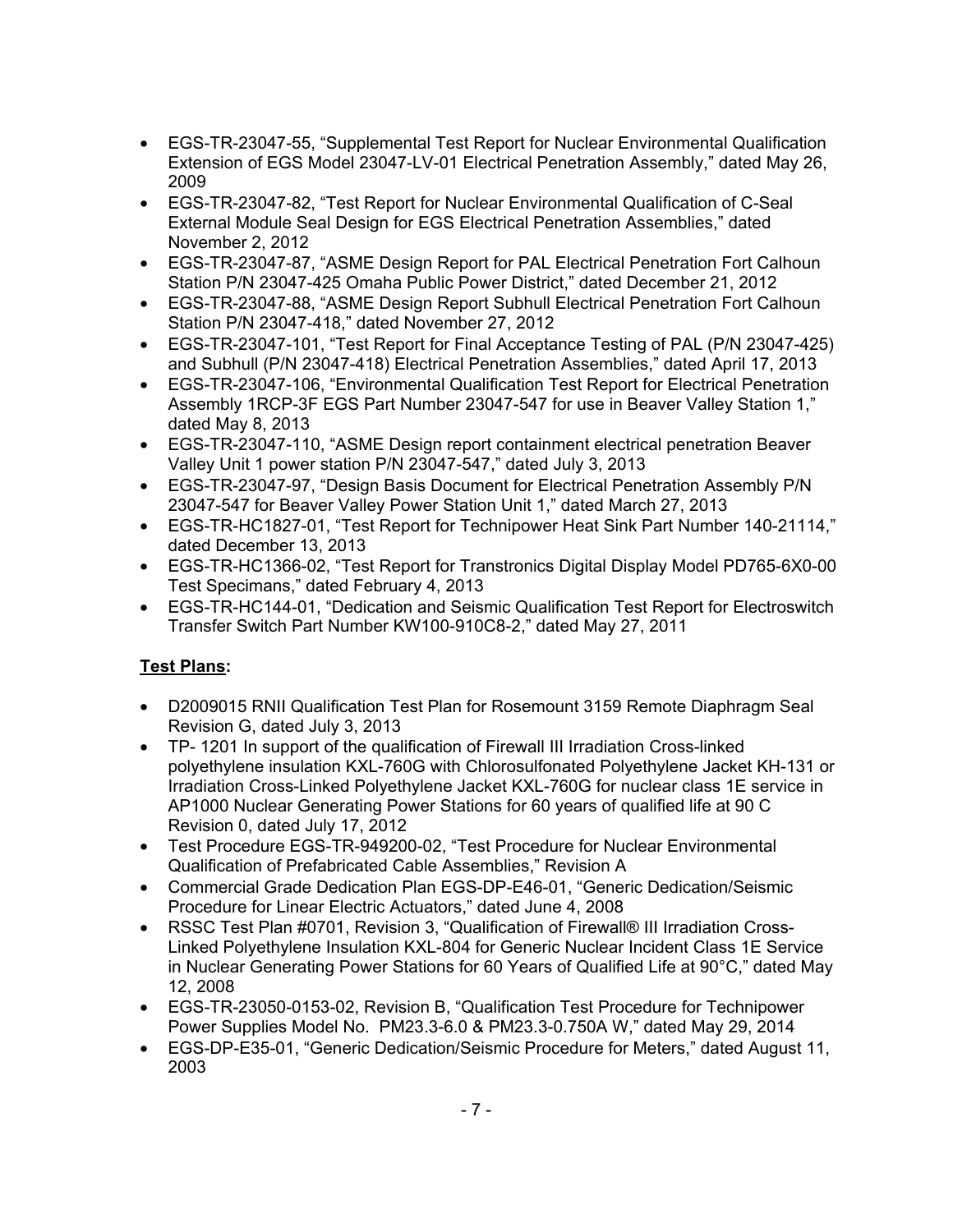# **Commercial Grade Dedication**

- Commercial Grade Dedication Plan EGS-DP-E38-01, "Generic Dedication/Seismic Procedure for Inverters," Revision C, dated January 22, 2009
- Commercial Grade Dedication Plan EGS-DP-23050-0153-01, "Dedication Procedure for Technipower Power Supplies Model No. PM23.3-6.0 & PM23.3-0.750A W," Revision A, dated March 3, 2003
- Commercial Grade Dedication Plan EGS-DP-E17-01, "Generic Dedication/Seismic Procedure for Time Delay Relays," Revision C, dated May 29, 2001
- Commercial Grade Dedication Plan EGS-DP-E13-01, "Generic Dedication/Seismic Procedure for Electromechanical Control Relays," Revision C, dated April 24, 2009

## **Nonconformances**

• NOA 2014-134, dated September 12, 2014

## **Condition Reports**

- CAR 2014-001, dated July 22, 2014
- CAR 2014-009, dated October 30, 2014
- CAR 2014-010, dated October 30, 2014
- CAR 2014-011, dated October 30, 2014
- CAR 2014-013, dated October 30, 2014

# **Miscellaneous**

- Certificate of Conformance for one-half inch Quick Disconnect Electrical Connector Assembly, dated September 11, 2014
- Certificate of Conformance for (4) 3 pole 600V circuit breakers, dated September 24, 2014
- Report No. 880706-2614, shipping inspection report for Dominion, dated September 12, 2014
- EGS-TR-880706-01, "Instructions for Installation of EGS/Patel 880701-B, 913601-B and 913602-B Bayonet Connectors," Revision D, dated June 27, 20001
- Project Summary Sheet C1166/HJ2961, for a molded case circuit breaker, dated August 24, 2012
- EGS Project Summary Sheet for Project No. HC1166/HJ2961
- EGS Project Summary Sheet for Interposing RCP Relay, Project No. HC1295 (HJ3228), dated October 4, 2012
- EGS Project Summary Sheet for Time Delay Relay, Project No. HC1295 (HJ3228), dated October 4, 2012
- EGS Project Summary Sheet for Nova Inverter NGL1K60-120-8461, Project No. HC2214(HJ5716), dated February 20, 2014
- EGS Project Summary Sheet for Nova Electric Inverter GL1K60-120R-8461, Project No. 23076-9027, dated March 10, 2009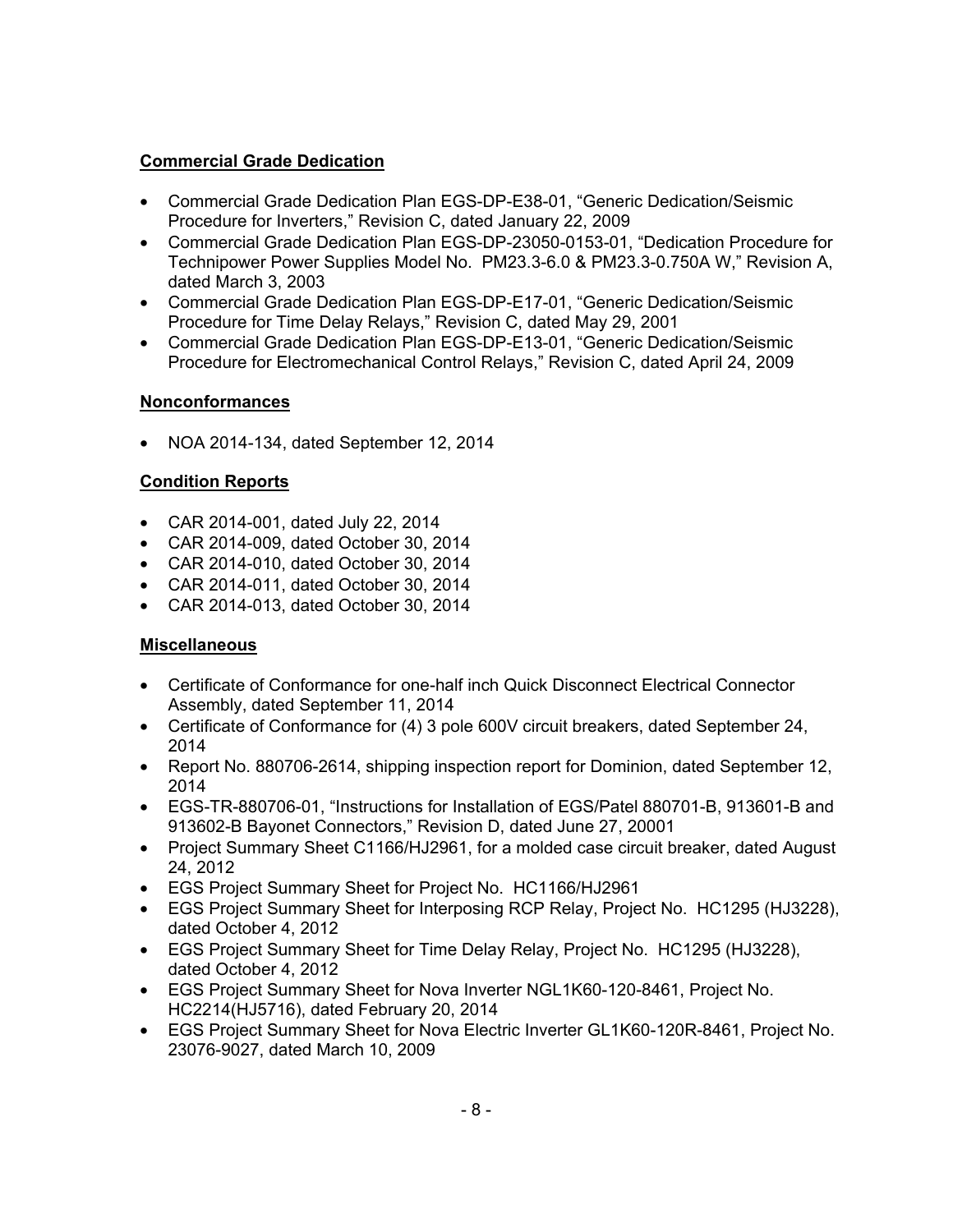- Certificate of Conformance/Compliance for 2 ea. Inverter, Test, Repair, DTE Material/Service No. 100310231, associated to DTE PO #4700731942, Change Order 1, dated March 1, 2014
- Certificate of Conformance/Compliance for 3 ea. Inverter Model No. GL1K60-120R-8461, associated to DTE PO #4700140394, Change Order 1, dated March 27, 2009
- Certificate of Conformance/Compliance for 2 ea. Inverter Model No. GL1K60-120R-8461, associated to DTE PO #4700140394, Change Order 1, dated May 5, 2009
- Certificate of Conformance/Compliance for Performing Commercial Grade Dedication Testing of Parts Listed in the Technical Provisions, dated November 6, 2012
- KOPEC Technical Specification #9-171-E248, Revision 2
- Work Order #HC1433/HJ3628
- Work Order #HC713/HJ2026
- Drawing B-N-23047-140, "Threaded Seal Fabrication detail 1" EPA module assembly with type 5 potting model 23047-lv-01, "dated September 20, 2007
- Drawing B-N-230470370, "C-Seal Qualification Specimen P/N: 23047-370," dated January 10, 2012
- Drawing B-N-230477-448, "12 AWG Socket Contact Modified for EPA P/N 23047-448," dated October 9, 2012
- Drawing B-N-23047-446, "12 AWG Pin Contact modified for EPA P/N 23047-446," dated October 9, 2012
- Drawing B-N-23047-395, "1" extension tube insulator 12/C-12 AWG solid wire/peek threaded style P/N 23047-395," dated October 8, 2012
- Drawing B-N-23047-140, "Threaded seal fabrication detail 1" EPA module assembly with type 5 potting model 23047-lv-01," dated September 20, 2007
- Specification number 8700-DES-0534, "Specification for containment electrical penetration 1RCP-3F for Beaver Valley Power Station Unit No. 1," Revision 1, dated April 19, 2013
- Statement of compliance to BVS1 technical specification 8700-DES-0534-Rev 0, dated March 11, 2013
- Drawing B-N-23047-534, "1-1/2 inch EPA module assembly 3/C-2 AWG for Beaver Valley P/N 23047-534," dated February 25, 2013
- Material Used List for PO 45410237, Revision 1
- NIAC audit report number 17105, dated February 14, 2012

#### **ACRONYMS USED:**

| <b>ADAMS</b> | Agencywide Documents Access and Management System |
|--------------|---------------------------------------------------|
| <b>CAR</b>   | corrective action request                         |
| <b>CFR</b>   | <b>Code of Federal Regulations</b>                |
| <b>CGD</b>   | commercial grade dedication                       |
| <b>DBE</b>   | design basis event                                |
| EQ           | equipment qualification                           |
| <b>EVIB</b>  | <b>Electrical Vendor Inspection Branch</b>        |
| <b>HELB</b>  | high energy line break                            |
| <b>IEEE</b>  | Institute of Electrical and Electronics Engineers |
| IP           | inspection procedure                              |
| <b>LOCA</b>  | loss of coolant accident                          |